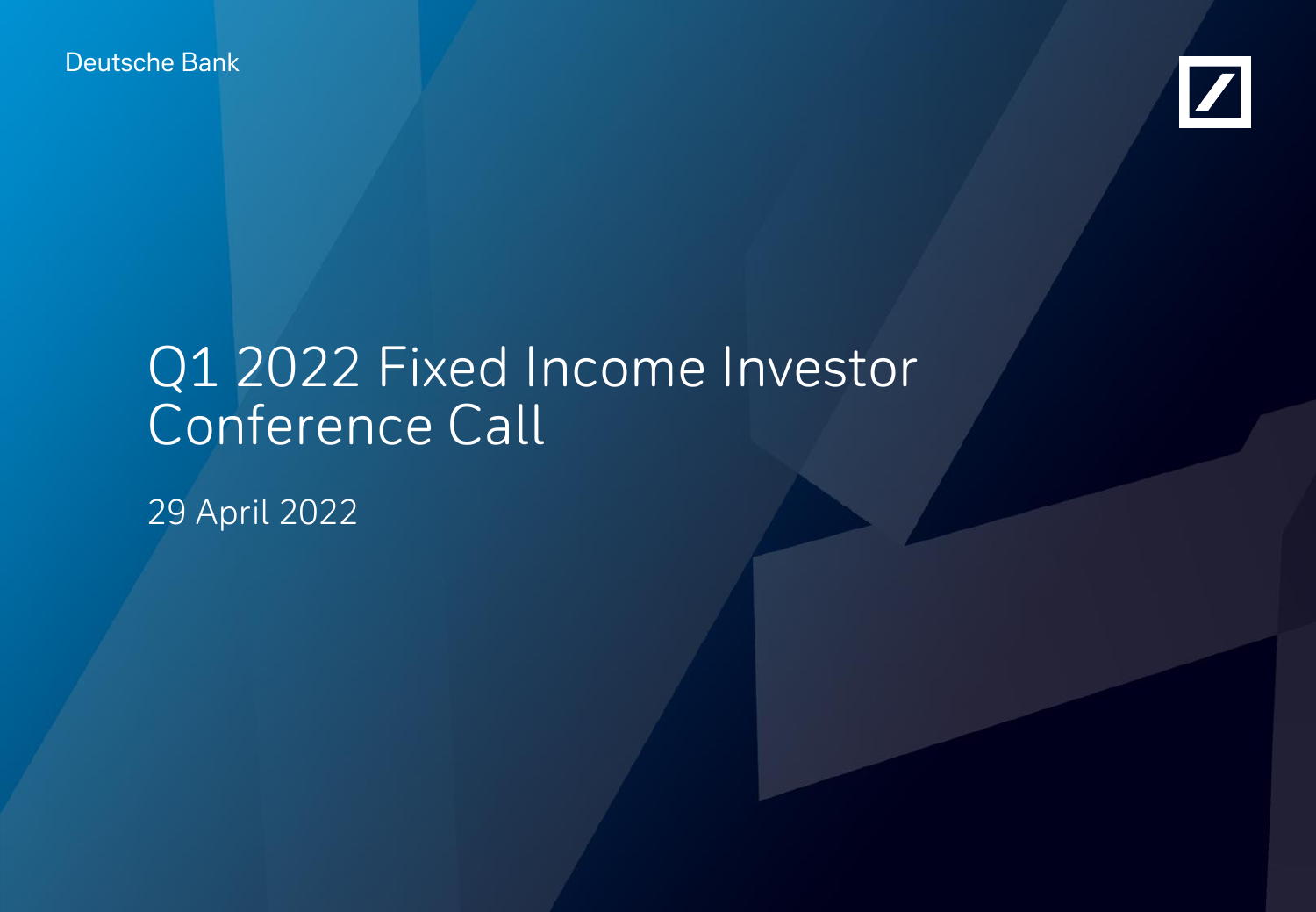## Results support trajectory to FY targets and ambitions Q1 2022





Note: Throughout this presentation totals may not sum due to rounding differences and percentages may not precisely reflect the absolute figures. Since 2020, the Group applies fair value hedge accounting for portfolio hedges of interest rate risk to hedge account modelled deposits and fixed rate mortgages with pre-payment options under the EU carve out version of IAS 39

(1) Throughout this presentation post-tax return on average tangible shareholders' equity (RoTE) is calculated on net income after AT1 coupons. Group average tangible shareholders' equity: Q1 2022: € 52.4bn, Q1 2021: € 49.3bn. Group RoE: Q1 2022: 7.2%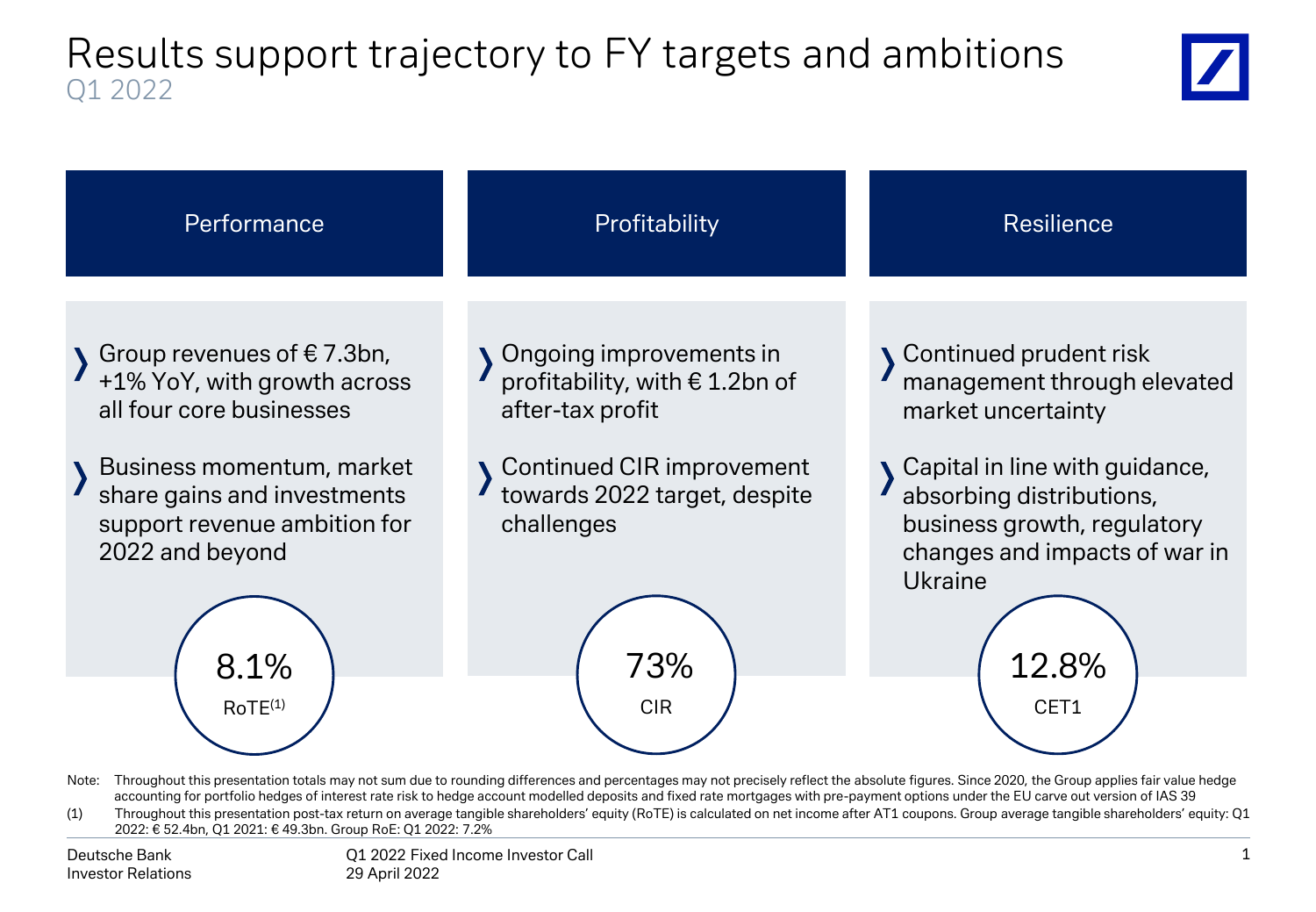### Progress on strategic priorities in core businesses Q1 2022





Note: Divisional post-tax return (RoTE) on average tangible shareholders' equity calculated applying a 28% tax rate. Detailed in the Q1 Analyst presentation (1) Defined on slide 32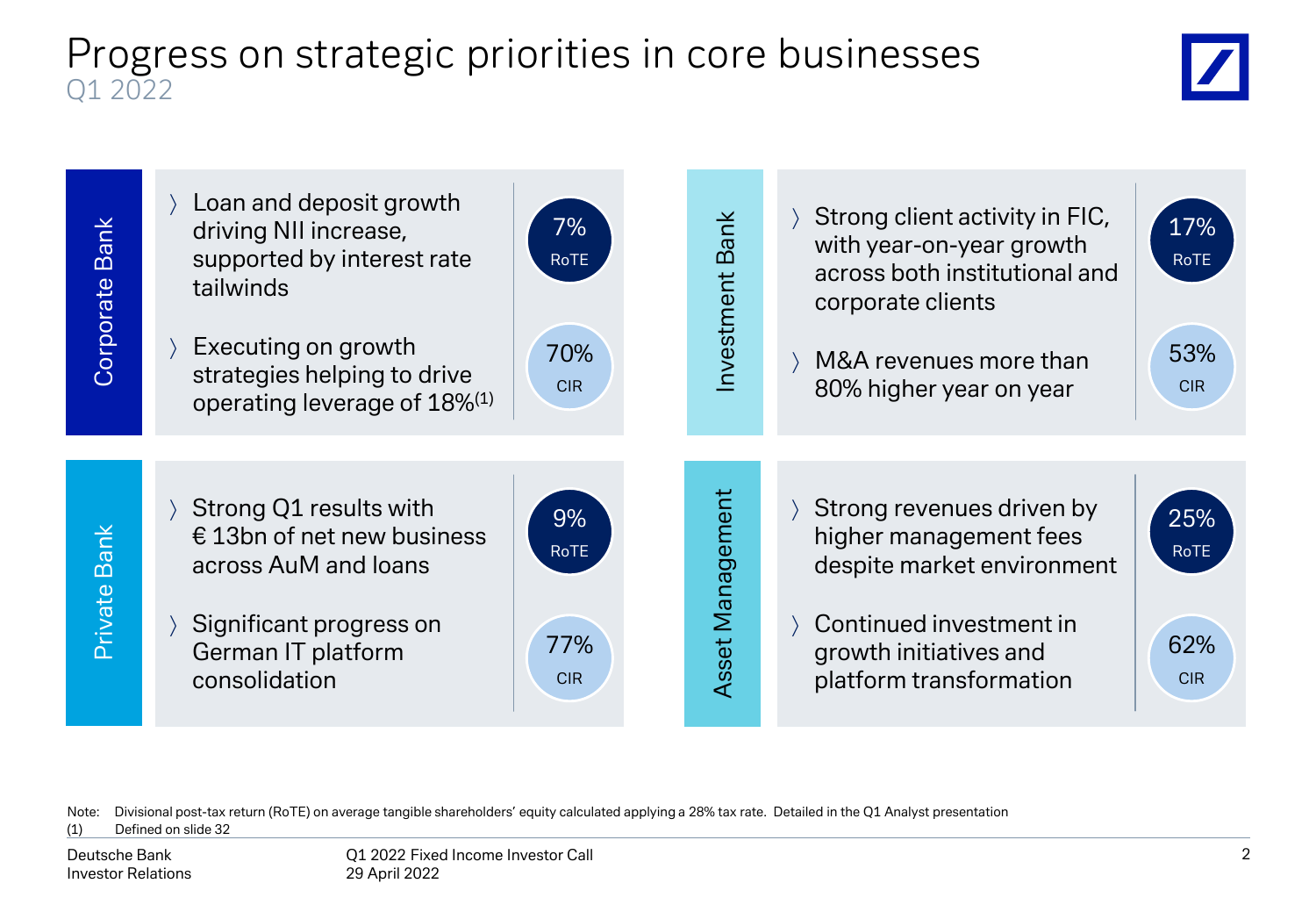## Russia: impact continues to be carefully monitored





#### Detailed on slides 18 and 19

Deutsche Bank Investor Relations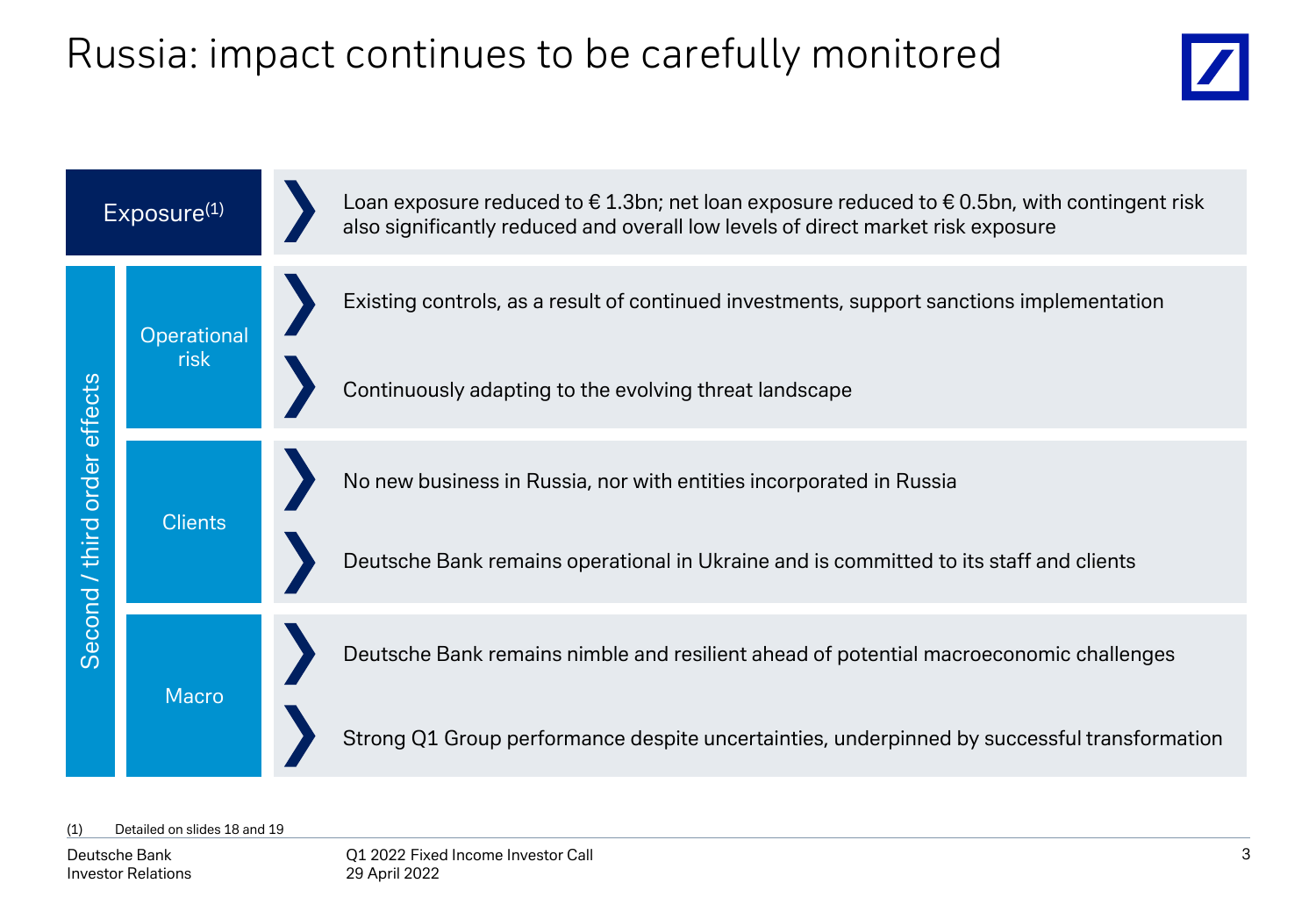## Positive operating performance

In € bn, unless stated otherwise





(1) Corporate & Other revenues (Q1 2021:  $\epsilon$  (73)m, Q1 2022:  $\epsilon$  (353)m are not shown on these charts but are included in Core Bank totals. Average growth rate is calculated as simple average

(2) Nonoperating costs include impairment of goodwill and intangibles, litigation, and restructuring and severance. Detailed on slide 33

(3) Defined on slide 32 and detailed on slide 33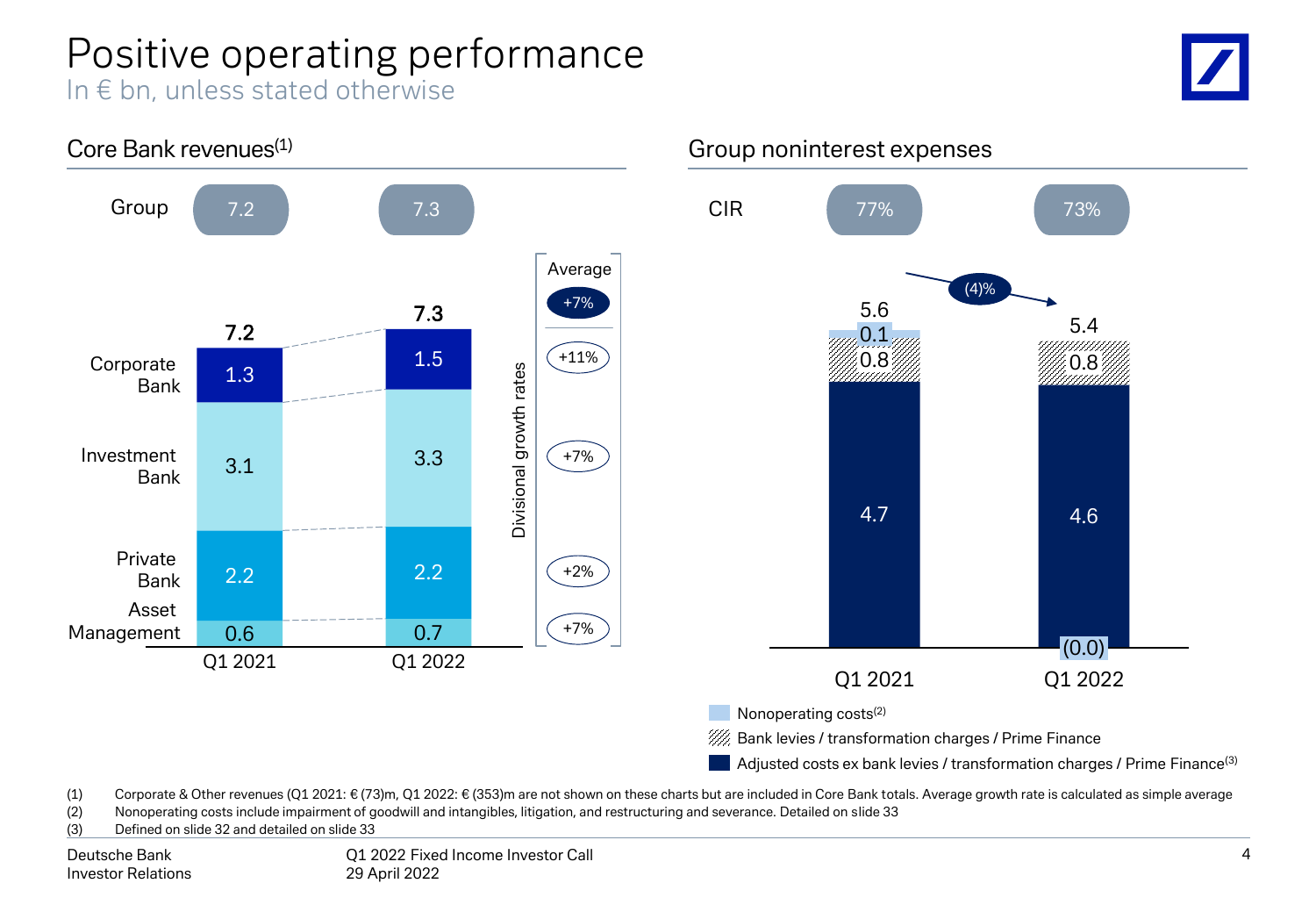## Resilient loan & deposit development In € bn



### Loan development



### Deposit development



Note: Loans gross of allowances at amortized costs (IFRS 9)

### **Comments**

- Normalized lending growth of  $\epsilon$  2bn compared to Q4 2021 adjusted for FX effects
	- Loan growth in FIC offset by episodic Q4 2021 effects in the Investment Bank as well as FX
	- Continued strong growth in Private Bank driven by growth in mortgages in Private Bank Germany and collateralized lending in International Private Bank
	- Increasing momentum in Corporate Treasury Services expected to continue

### **Comments**

- Active volume management with deposits marginally down by € 3bn compared to Q4 2021 after adjusting for FX effects
	- Deposits have again proven stability in times of high market volatility across all divisions
	- Further deposit growth in the Private Bank while repricing measures continued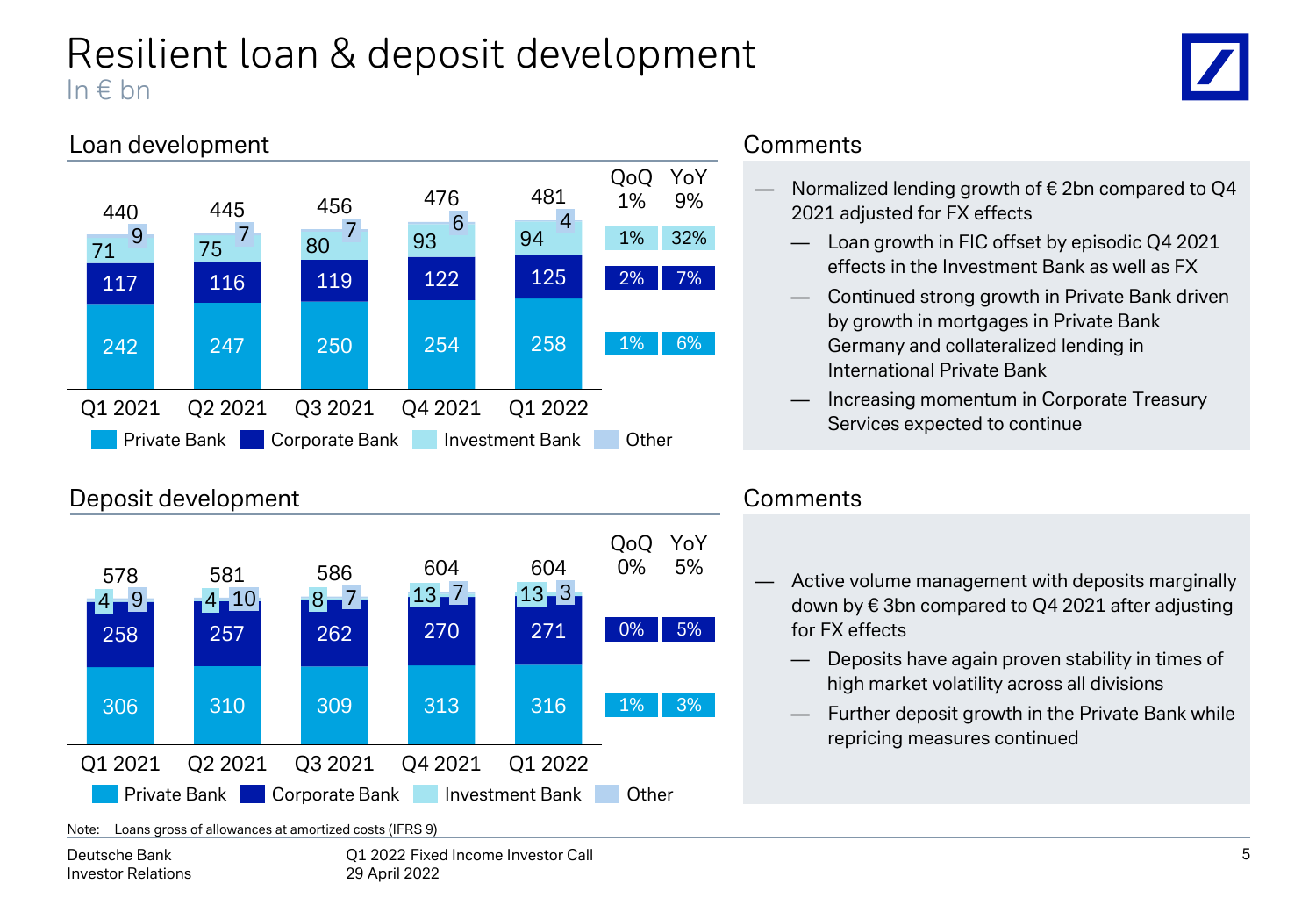### Deposit repricing momentum continued in Q1 2022 In  $\epsilon$  bn, unless otherwise stated





### Charging agreements<sup>(1)</sup>



#### **Comments**

- Corporate Bank focused to further expanding scope of clients and lowering thresholds
- Private Bank will continue to apply charges under existing agreements in line with previously communicated thresholds

(1) Total Euro current account balances of Corporate Bank and Private Bank deposits with implemented charging agreements. Individual charging thresholds apply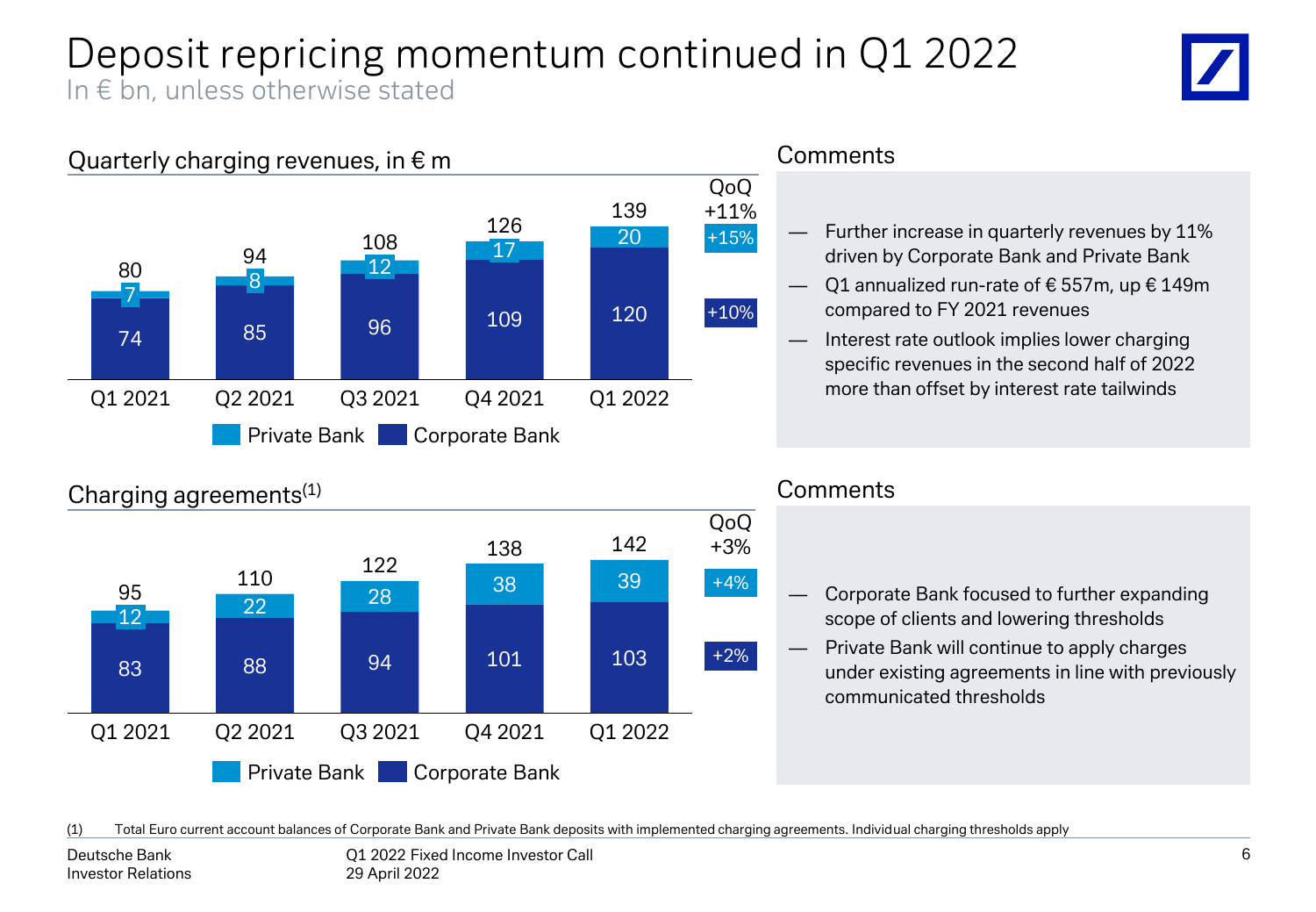## Net interest margin expected to have bottomed in 2021



### Evolution of Group NIM and average interest earning assets

Average interest earning assets, in  $\epsilon$  bn<sup>(1)</sup>



#### **Comments**

- NIM decline in H1 2020 driven by reduced U.S. base rates, largely neutralized in P&L through lower swap costs
- NIM broadly stable since H2 2020 with the exception of the TLTRO timing impact (4bps in Q1 2021)
- Stability driven by increased balance sheet efficiency, deposit charging and TLTRO benefits offsetting ongoing interest rate pressure
- Current impact of TLTRO bonus rate on NIM is  $~1.5$ bps
- NIM expected to rise as interest rate environment becomes increasingly favorable

(1) Average balances for each quarter are calculated based upon month-end balances

(2) Reported net interest income expressed as a percentage of average interest earning assets

Deutsche Bank Investor Relations Q1 2022 Fixed Income Investor Call 29 April 2022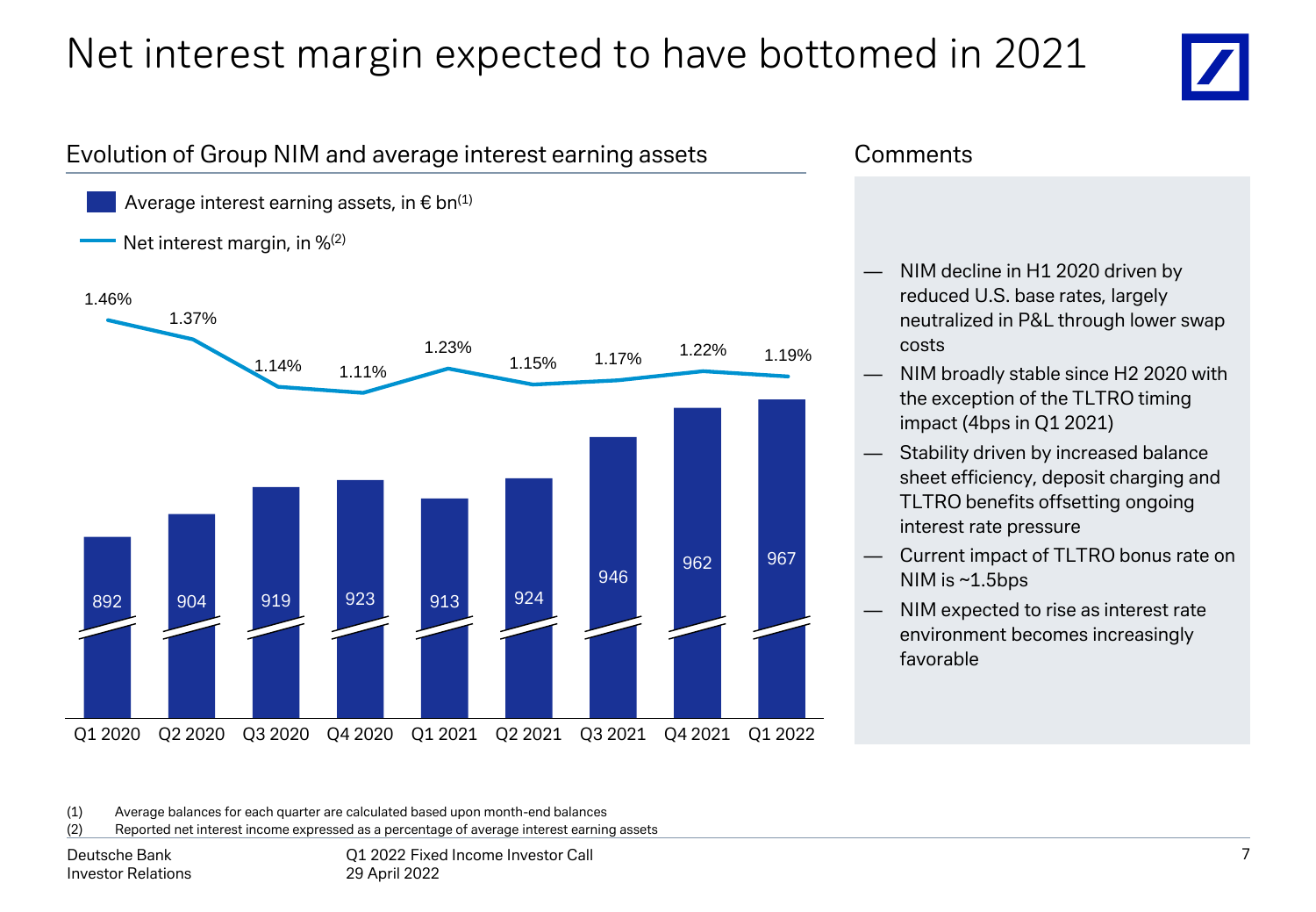## Strong liquidity position in-line with targets





### **Comments**

- Liquidity remains robust and close to targeted levels, despite recent market volatility due to the war in Ukraine
- Liquidity coverage ratio and HQLA moderately increased during the quarter on account of:
	- Net new capital market issuances
	- Retail deposit inflows
	- Partially offset by loan growth
- Net stable funding ratio broadly unchanged quarter on quarter
- Diversified and stable funding benefits from:
	- Stable deposit funding
	- Longer-term capital market issuances
	- Low-cost TLTRO funding

(1) Liquidity coverage ratio and High-quality liquid assets based on weighted EUR amounts in line with Commission Delegated Regulation 2015/61 as amended by Regulation 2018/1620 (2) Preliminary Q1 2022 Net stable funding ratio and Available stable funding based on weighted EUR amounts in line with Regulation 575/2013 as amended by Regulation 2019/876

Deutsche Bank Investor Relations

Q1 2022 Fixed Income Investor Call 29 April 2022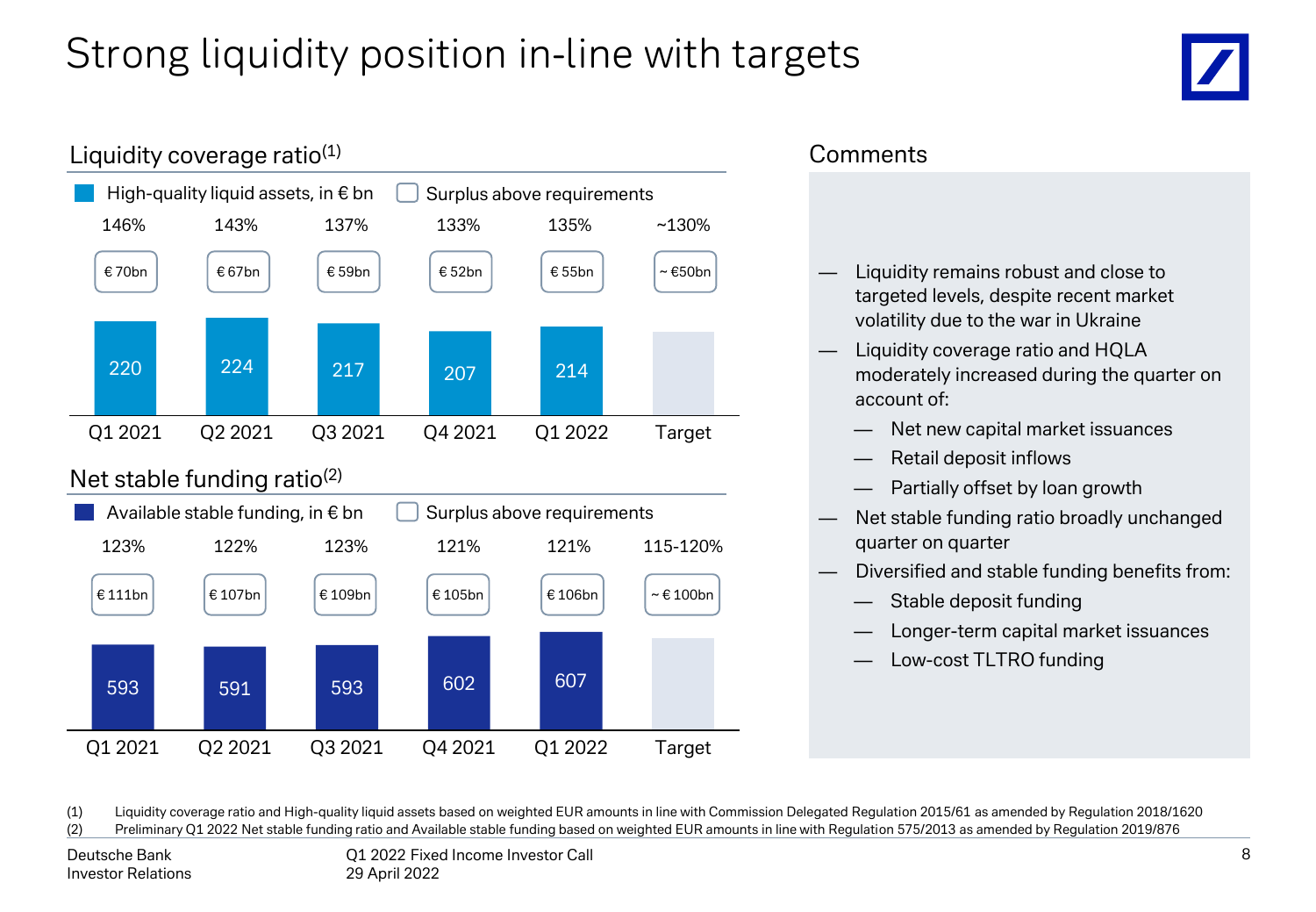### CET1 ratio impacted by higher RWA In  $\epsilon$  bn, except CET1 ratio movements (in basis points), period end





- CET1 ratio down 41bps compared to Q4 2021:
	- (37)bps from RWA changes, including (20)bps from ECB-mandated model adjustments with the remainder from investments into Core Bank business growth and higher risk weights on Russia-related exposures, partially offset by lower operational risk RWA
	- (3)bps from capital changes, with strong Q1 2022 earnings principally offset by share buybacks, dividend / AT1 deduction, equity compensation and higher Russia-related prudent valuation deductions
- RWA is higher by  $\epsilon$  13bn as compared to Q4 2021 (incl. FX impact of € 3bn), mainly due to
	- $\equiv$   $\in$  10bn increase in Credit Risk RWA primarily driven by ECB-mandated model adjustments followed by Core Bank business growth and impacts from the war in Ukraine, partially offset by de-risking in CRU
	- € 2bn in Market Risk RWA mainly due to increases in VaR and SVaR
	- $\in$  (1)bn lower Operational Risk RWA as improvement of internal loss profile continues

(1) Including Credit Valuation Adjustment (CVA) RWA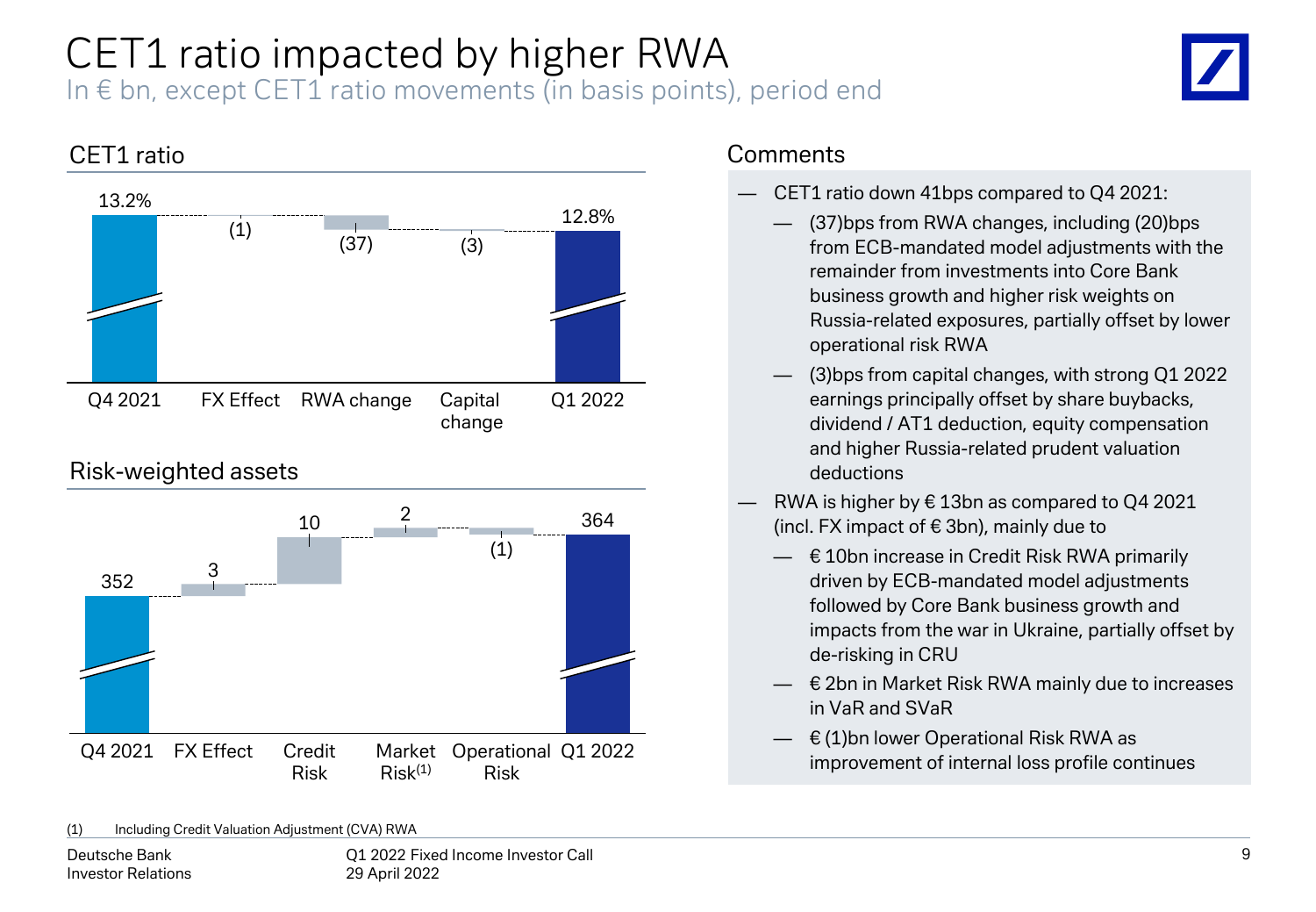## Capital ratios well above regulatory requirements

In %, unless stated otherwise, as of 31 March 2022



(1) Maximum distributable amount (MDA)

(2) CET1 requirement includes Pillar 1 requirement (4.50%), Pillar 2 requirement (1.41%), capital conservation buffer (2.50%), G/D-SIB buffer (2.00%), countercyclical capital buffer (0.02%)

(3) T1 requirement includes higher Pillar 1 requirement (6.00%) and Pillar 2 requirement (1.88%) compared to footnote (2)

(4) Total capital requirement includes higher Pillar 1 requirement (8.00%) and Pillar 2 requirement (2.50%) compared to footnotes (2) and (3)

Deutsche Bank Investor Relations Q1 2022 Fixed Income Investor Call 29 April 2022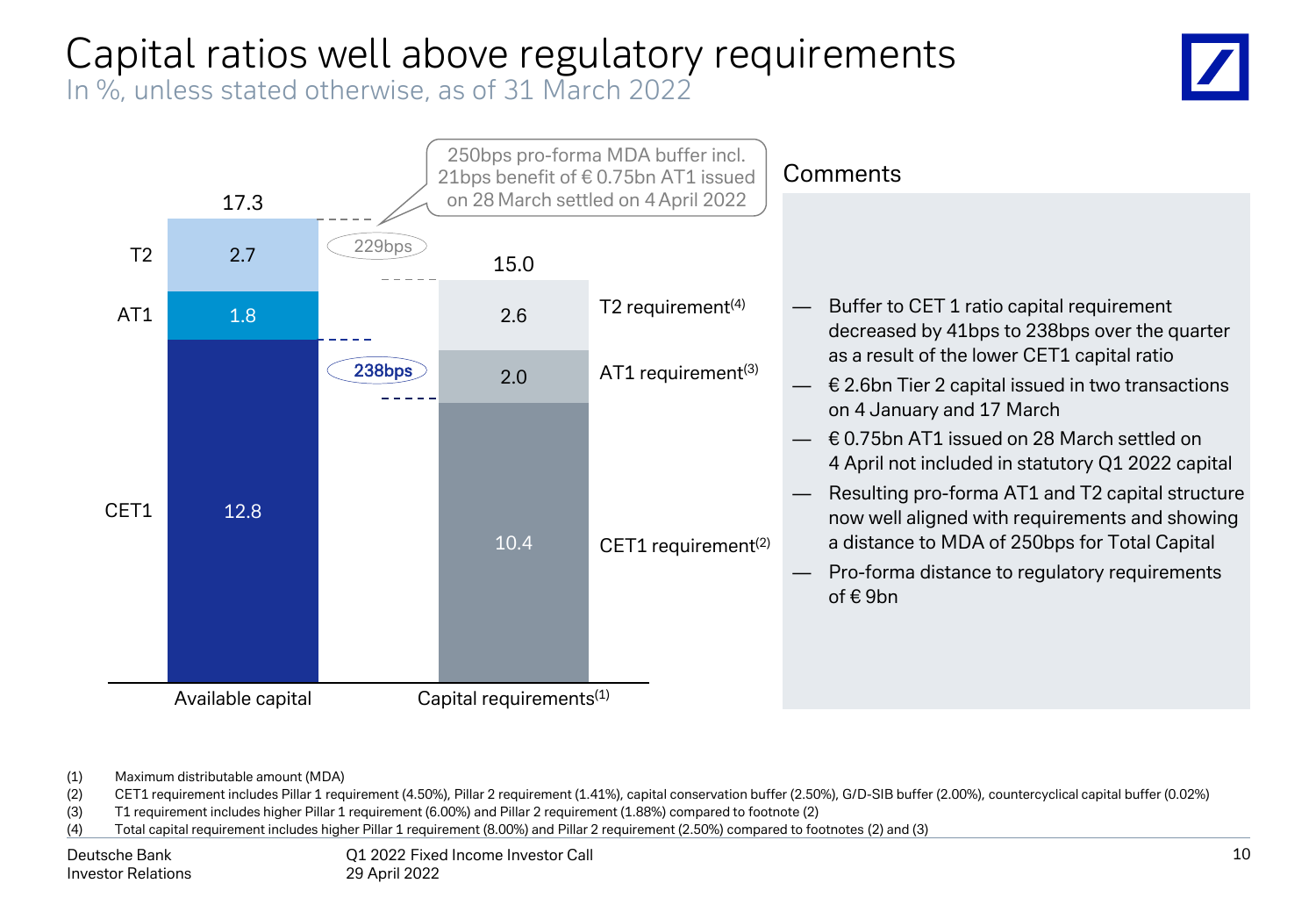## Leverage ratio impacted by AT1 call

In € bn, except movements (in bps), period end





(1) Q4 2021 and Q1 2022 leverage exposure excludes certain central bank balances after the ECB decision of 18 June 2021

(2) Calibrated in line with CRR2 legislation regarding central bank balance exclusion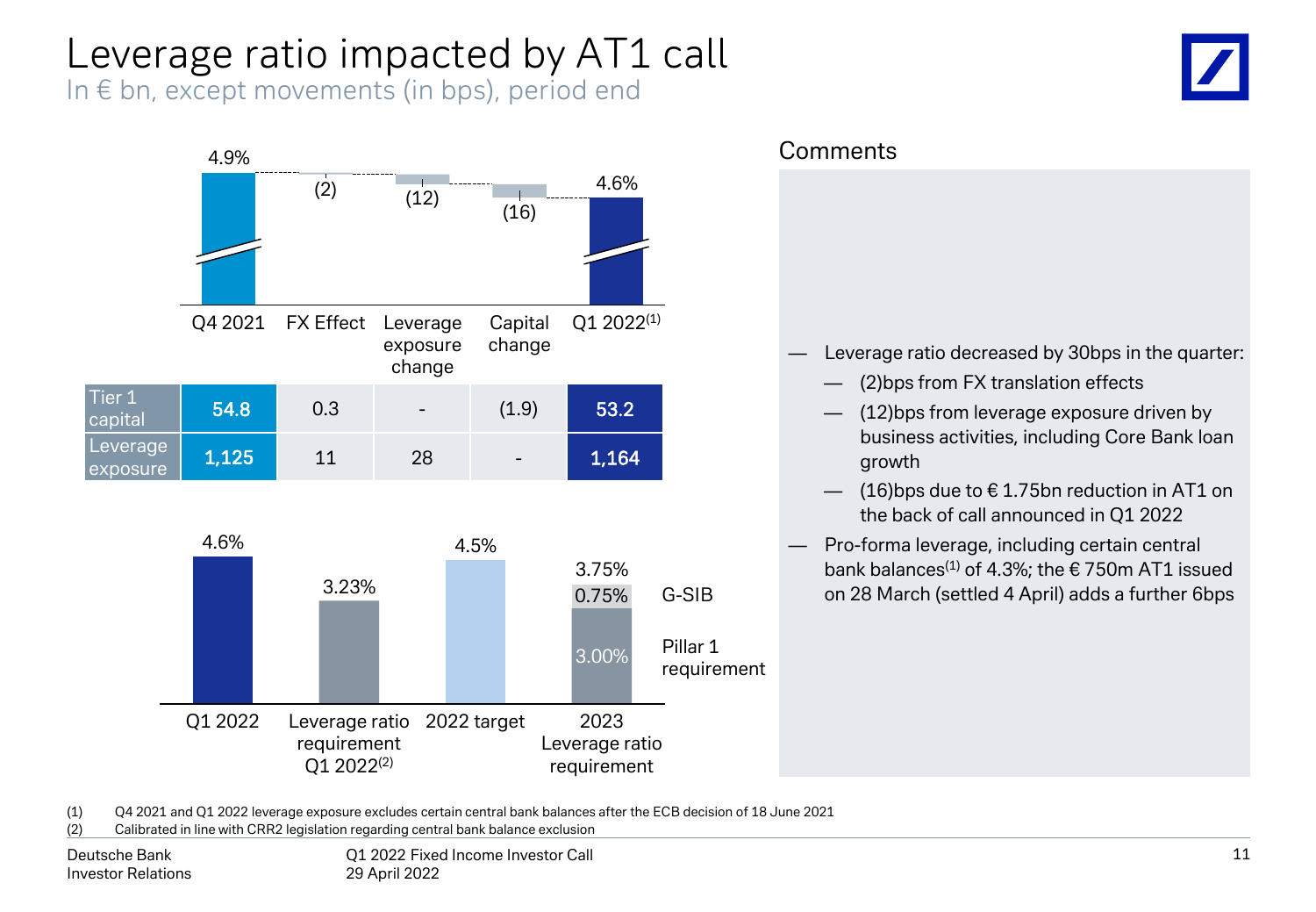# Significant buffer over loss-absorbing capacity requirements

Loss-absorbing capacity, in € bn, as of 31 March 2022



#### **Comments**

- Q1 2022 loss-absorbing capacity significantly above all regulatory requirements, with MREL remaining most binding
- $\equiv$  € 15bn MREL surplus € 1bn higher quarter on quarter from first time inclusion of MREL eligible structured notes more than offsetting higher RWA
- Higher MREL requirement and regulatory changes<sup>(3)</sup> expected in Q2 2022 will reduce the MREL surplus by ~€ 4bn

(1) Plain vanilla instruments and structured notes eligible for MREL

(2) Includes adjustments to regulatory Tier 2 capital. Available TLAC/subordinated MREL does not include senior preferred debt

(3) Final EBA/RTS/2021/05 expected to become effective in Q2 2022 leading to MREL deductions for SRB approved market making and other secondary activities

Deutsche Bank Investor Relations Q1 2022 Fixed Income Investor Call 29 April 2022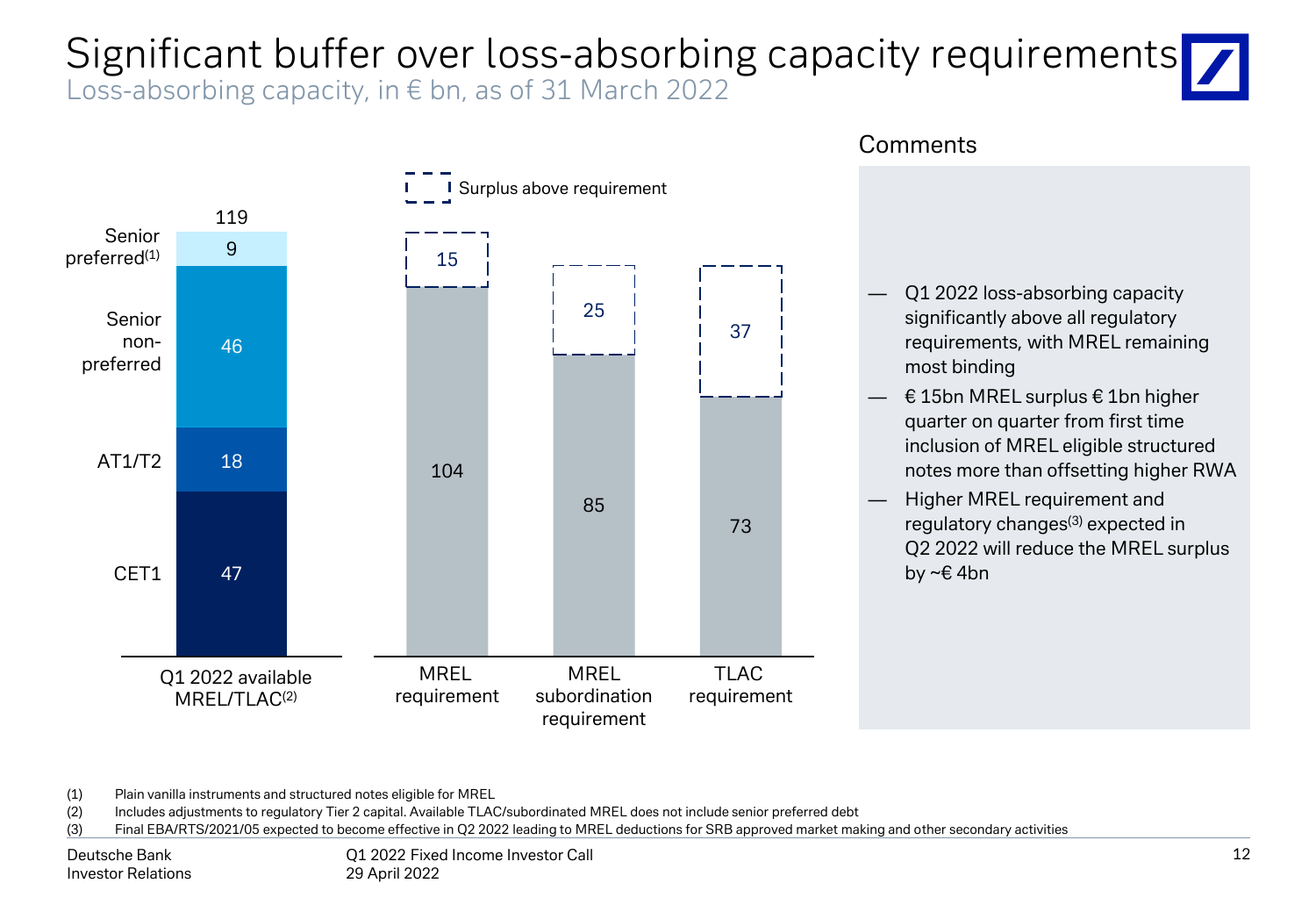### Substantial portion of issuance plan already achieved in Q1 In € bn, unless stated otherwise



- 2022 issuance plan remains at € 15-20bn, of which  $€$  8bn issued year to date
- Recent € 1.5bn Tier 2 and € 750m AT1 issuance to manage the bank's capital ratios, capital issuance largely complete
- Focus on Senior Non-Preferred and covered bond issuances for rest of year

(2) Includes € 750m AT1 issued on 28 March which settled on 4 April

<sup>(1)</sup> Historical redemptions include non-contractual outflows (e.g. calls, knock-outs, buybacks) whereas (future) contractual maturities do not. Contractual maturities for 2020 and 2021 were € 17bn and € 20bn respectively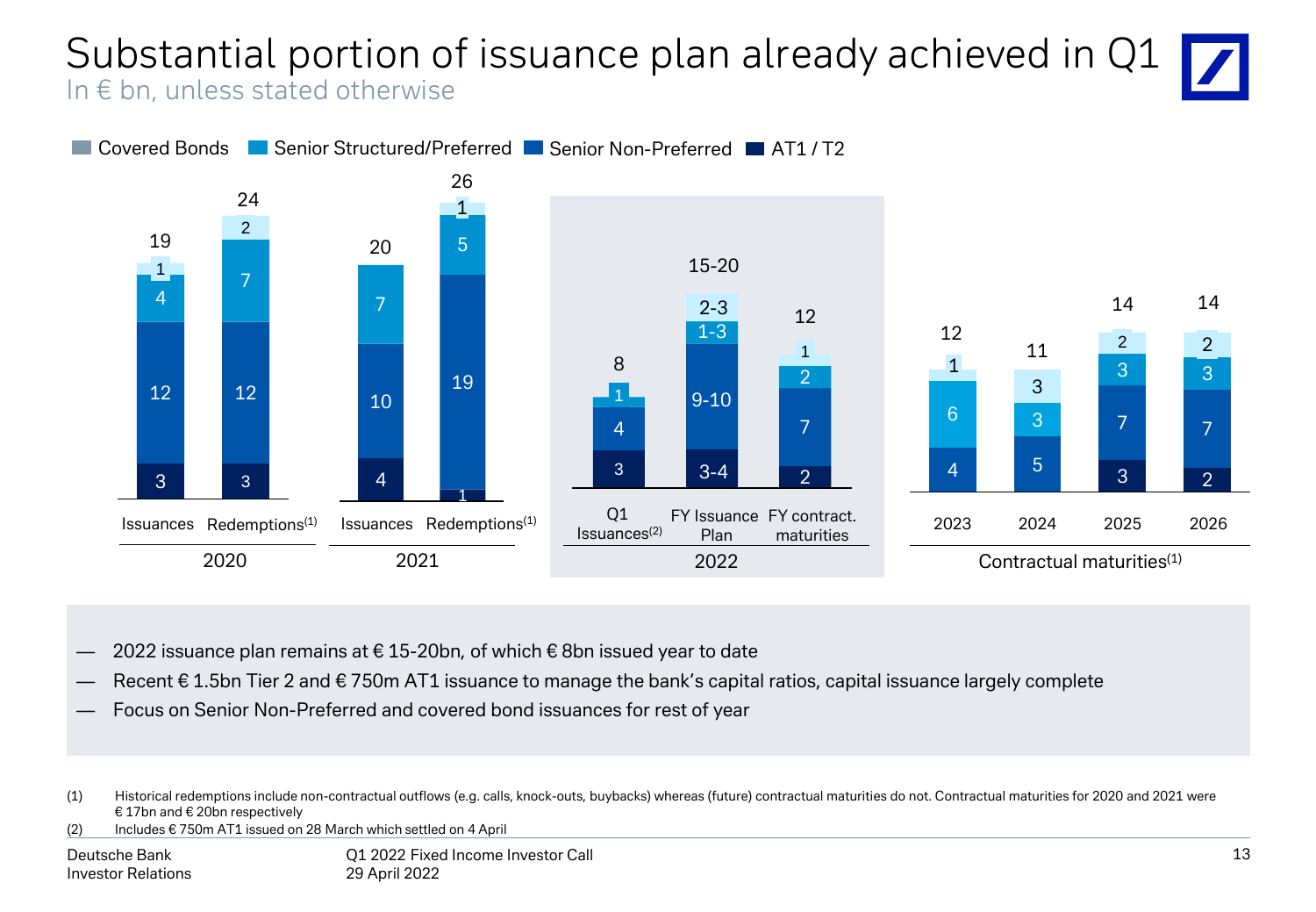

Moderate issuance needs for remainder of 2022 given strong Q1 activity Operating environment increasingly challenging in light of macroeconomic uncertainty Ongoing focus on cost discipline, anticipating pressures ahead Strong revenue momentum in core businesses continues to support 2022 targets Anticipated near-term risks well contained, supported by prudent risk management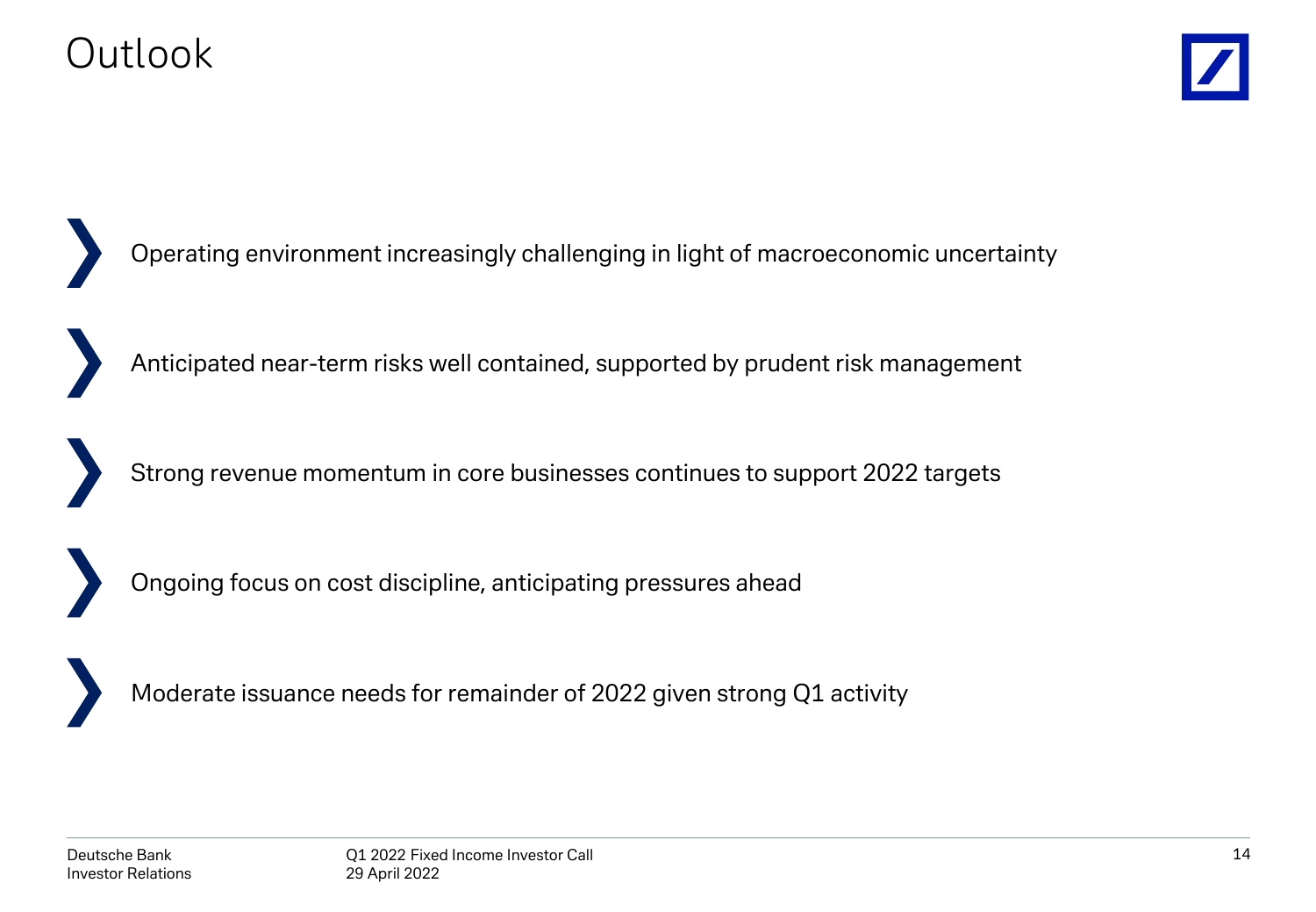

## Appendix

Deutsche Bank Investor Relations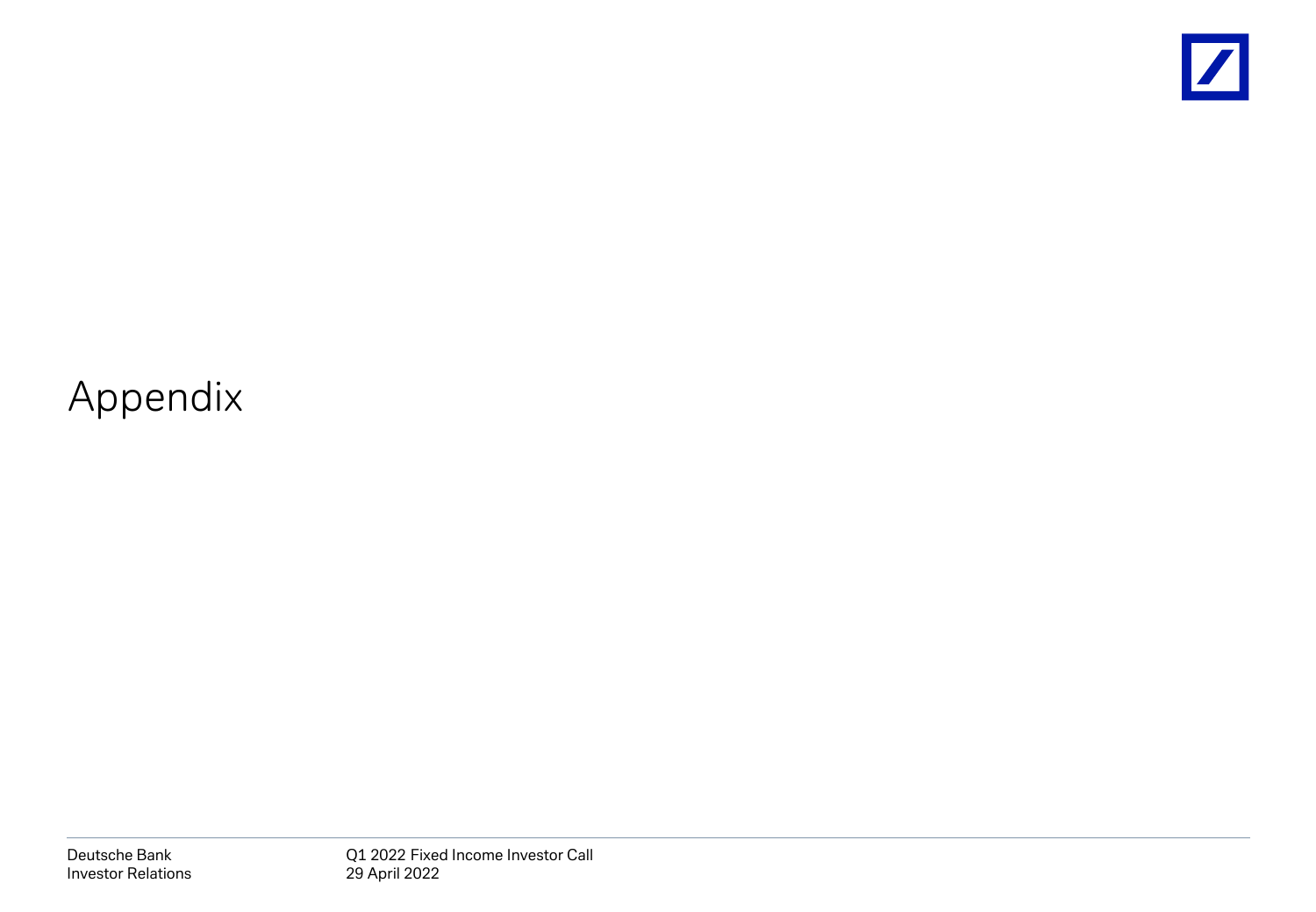## Financial and regulatory targets for FY 2022



| Group post-tax return on average tangible equity     | 8%        |
|------------------------------------------------------|-----------|
| Core Bank post-tax return on average tangible equity | $>9\%$    |
| Cost/income ratio                                    | 70%       |
| Common Equity Tier 1 capital ratio                   | >12.5%    |
| Leverage ratio (fully loaded)                        | $~14.5\%$ |

Deutsche Bank Investor Relations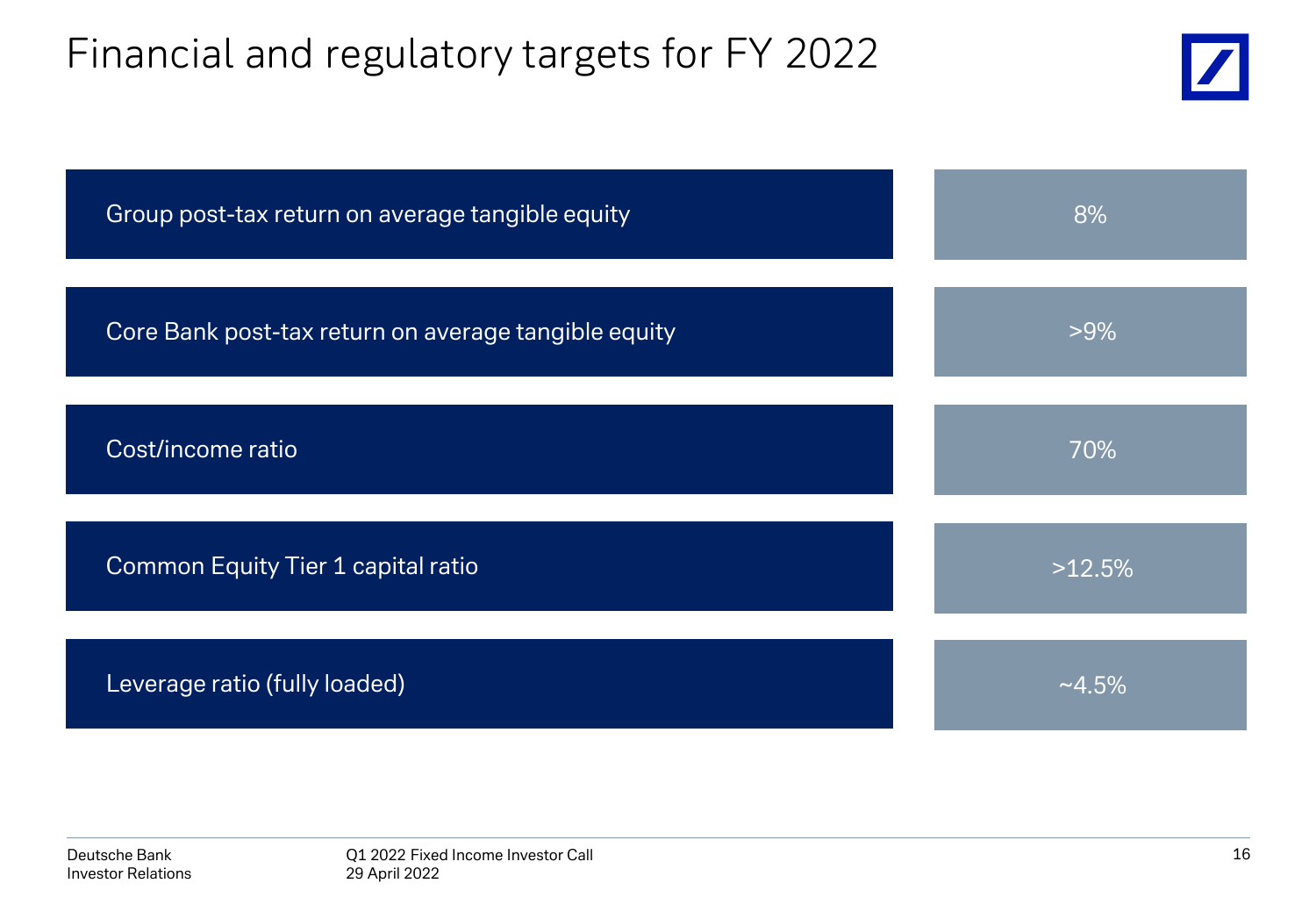## Q1 2022 Group financial highlights

 $\sqrt{\frac{1}{2}}$ 

| In $\epsilon$ m, unless stated otherwise |  |
|------------------------------------------|--|
|------------------------------------------|--|

|                            |                                                                                                                        | Q1 2022           | Change in %<br>vs. Q1 2021       | Change in %<br>vs. Q4 2021                   |
|----------------------------|------------------------------------------------------------------------------------------------------------------------|-------------------|----------------------------------|----------------------------------------------|
| <b>Revenues</b>            | <b>Revenues</b>                                                                                                        | 7,328             | $\mathbf{1}$                     | 24                                           |
|                            | Revenues ex specific items <sup>(1)</sup>                                                                              | 7,330             | $\mathbf{1}$                     | 24                                           |
| <b>Costs</b>               | Noninterest expenses                                                                                                   | 5,377             | (4)                              | (3)                                          |
|                            | Adjusted costs                                                                                                         | 5,385             | (1)                              | $\overline{4}$                               |
| Profitability              | Profit (loss) before tax                                                                                               | 1,658             | 4                                | n.m.                                         |
|                            | Profit (loss)                                                                                                          | 1,227             | 18                               | n.m.                                         |
|                            | RoTE (%) <sup>(2)</sup>                                                                                                | 8.1               | $0.7$ ppt                        | 7.0ppt                                       |
|                            | Cost/income ratio (%)                                                                                                  | 73                | $(4)$ ppt                        | $(21)$ ppt                                   |
| <b>Risk and</b><br>Capital | Provision for credit losses (bps of average loans) <sup>(3)</sup><br>CET1 ratio (%)<br>Leverage ratio $(\%)^{(4),(5)}$ | 24<br>12.8<br>4.6 | 18bps<br>$(92)$ bps<br>$(5)$ bps | 3 <sub>bps</sub><br>$(41)$ bps<br>$(30)$ bps |
| Per share                  | Diluted earnings per share (in $\epsilon$ )                                                                            | 0.55              | 18                               | n.m.                                         |
| metrics                    | Tangible book value per share (in $\epsilon$ )                                                                         | 25.15             | 5                                | $\overline{2}$                               |

(1) Detailed on slide 33

(2) Average tangible shareholders' equity Q1 2022: € 52.4bn, Q1 2021: € 49.3bn and Q4 2021: € 51.7bn

(3) Provision for credit losses annualized as basis points of average loans gross of allowances for loan losses (€ 478bn for Q1 2022)

(4) Leverage exposure excludes certain central bank balances after the implementation of the CRR Quick Fix. Including these balances Q1 2022 leverage ratio would have been 4.3%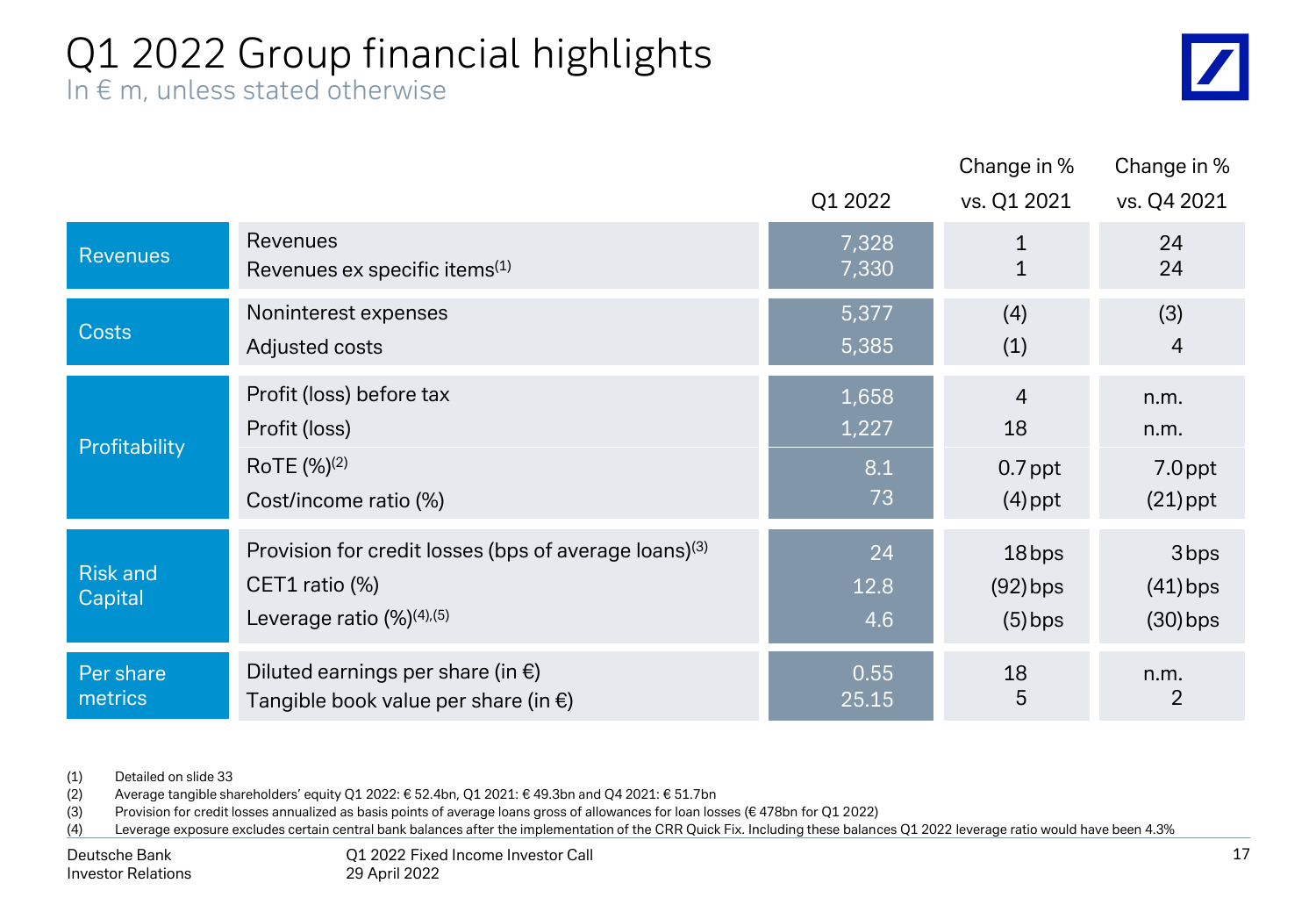## Russia: credit risk overview



| Loan exposure to Russia                                                   |                                                                                                                                     | Additional contingent risk                                                                                                                             |  |  |  |  |  |  |  |  |
|---------------------------------------------------------------------------|-------------------------------------------------------------------------------------------------------------------------------------|--------------------------------------------------------------------------------------------------------------------------------------------------------|--|--|--|--|--|--|--|--|
| $\epsilon$ 1.3 <sub>bn(1)</sub>                                           | $_{\epsilon}$ 0.5 <sub>bn</sub><br>on a net basis <sup>(2)</sup>                                                                    | $_{\epsilon}$ 1.0 <sub>bn</sub>                                                                                                                        |  |  |  |  |  |  |  |  |
| $\epsilon$ 1.1bn<br>Large Russian<br>companies                            | Material operations and cash flows outside<br>of Russia<br>Booked offshore<br>€ 0.4bn on a net basis<br>Onshore exposure de minimis | Largely mitigated via<br>$_{\epsilon}$ 0.8 <sub>bn</sub><br>Export Credit Agency coverage<br>Undrawn<br>Contractual drawdown protection<br>commitments |  |  |  |  |  |  |  |  |
| $_{\rm 6}$ 0.3 <sub>bn</sub><br>Russian<br>subsidiaries of<br><b>MNCs</b> | Mostly guaranteed by parent company<br>50% booked offshore, 50% in DB Moscow<br>€ 0.1bn on a net basis                              | $_{\epsilon}$ 0.2 <sub>bn</sub><br>Material reductions from roll-off from<br>guarantees<br>Guarantees <sup>(3)</sup>                                   |  |  |  |  |  |  |  |  |

All major derivative exposures have been unwound, with DB being a net payer on a mark-to-market basis

(1) Sum of loans reported under "Russian Federation" Annual Reporting methodology (€ 812m) as well as loan exposures to international subsidiaries of Russian companies

(2) After risk mitigants such as Export Credit Agency ("ECA") insurance and Private Risk Insurance ("PRI")

(3) Financial and trade guarantees

Deutsche Bank Investor Relations Q1 2022 Fixed Income Investor Call 29 April 2022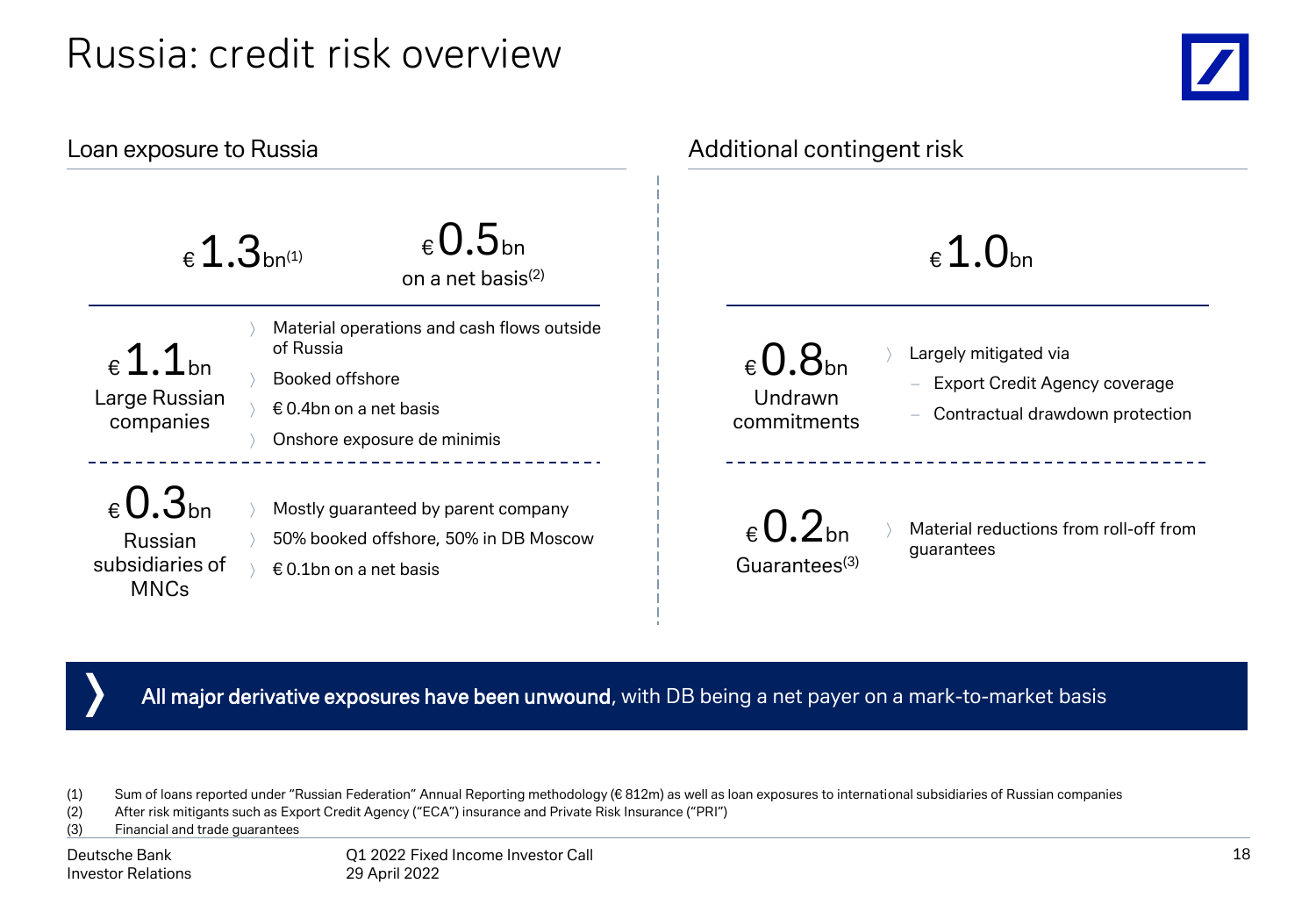## Balance sheet of Russia subsidiary OOO "Deutsche Bank"





(1) Across OOO "Deutsche Bank" ('DB Moscow') and Deutsche Bank Tech Centre ('DBTC')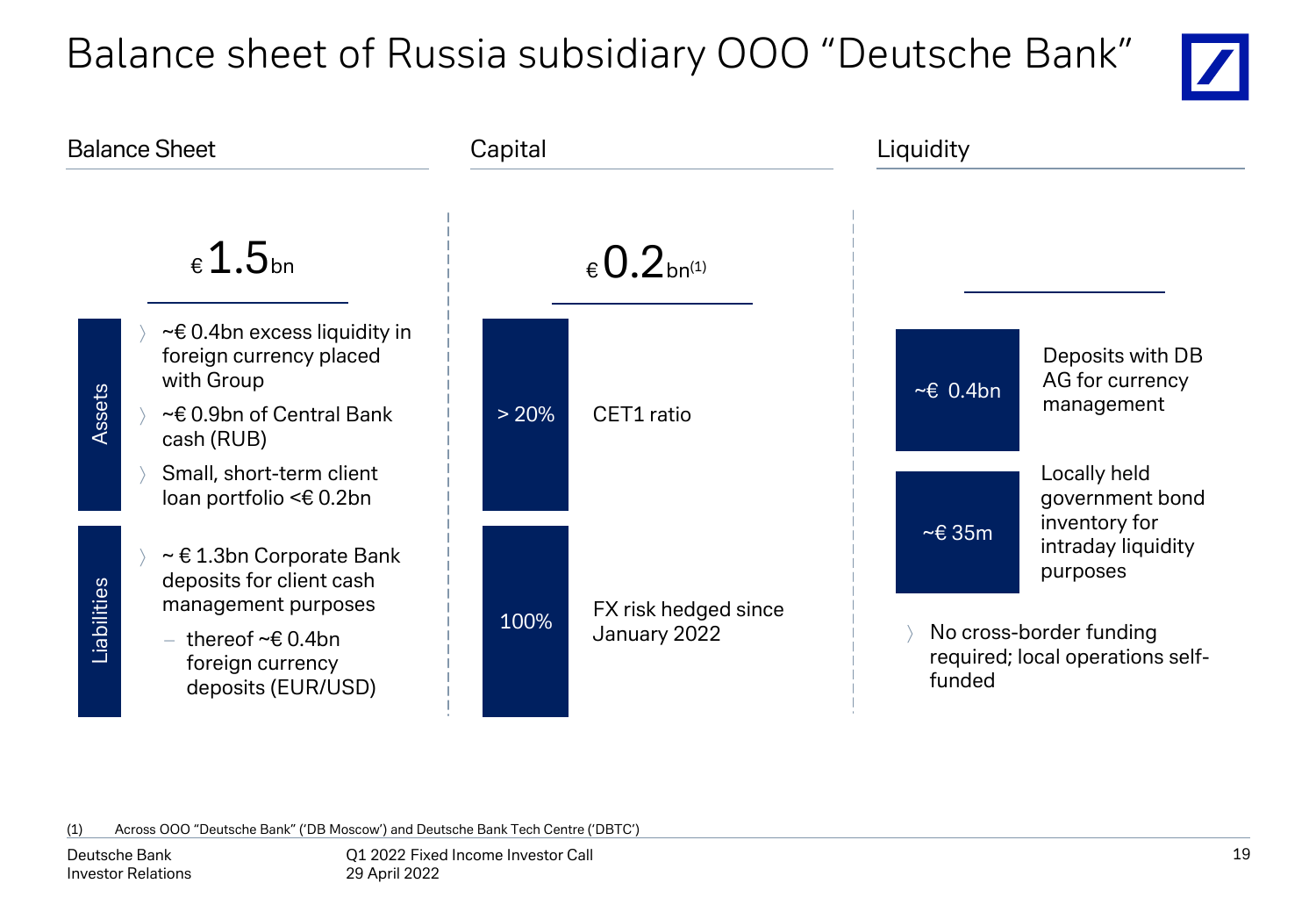## Conservatively managed balance sheet

Net<sup>(1)</sup> in  $\epsilon$  bn, as of 31 March 2022





(1) Net balance sheet of € 1,016bn is defined as IFRS balance sheet (€ 1,343bn) adjusted to reflect the funding required after recognizing legal netting agreements (€ 235bn), cash collateral received (€ 35bn) and paid (€ 23bn), and offsetting pending settlement balances (€ 34bn)

(2) Liquidity reserves comprise of total stock of high-quality liquid assets (HQLA), including assets subject to transfer restrictions and other central bank eligible securities

- (3) Trading and related assets along with similar liabilities, includes debt and equity securities (excluding highly liquid securities), derivatives, repos, securities borrowed and lent, brokerage receivables and payables, and loans measured at fair value
- (4) Loans at amortized cost, gross of allowances
- (5) Other assets include goodwill and other intangible, property and equipment, tax assets, cash and equivalents which are not part of liquidity reserve and other receivables. Other liabilities include accrued expenses, investment contract liabilities, financial liabilities designated at fair value through P&L excluding those included in trading and related assets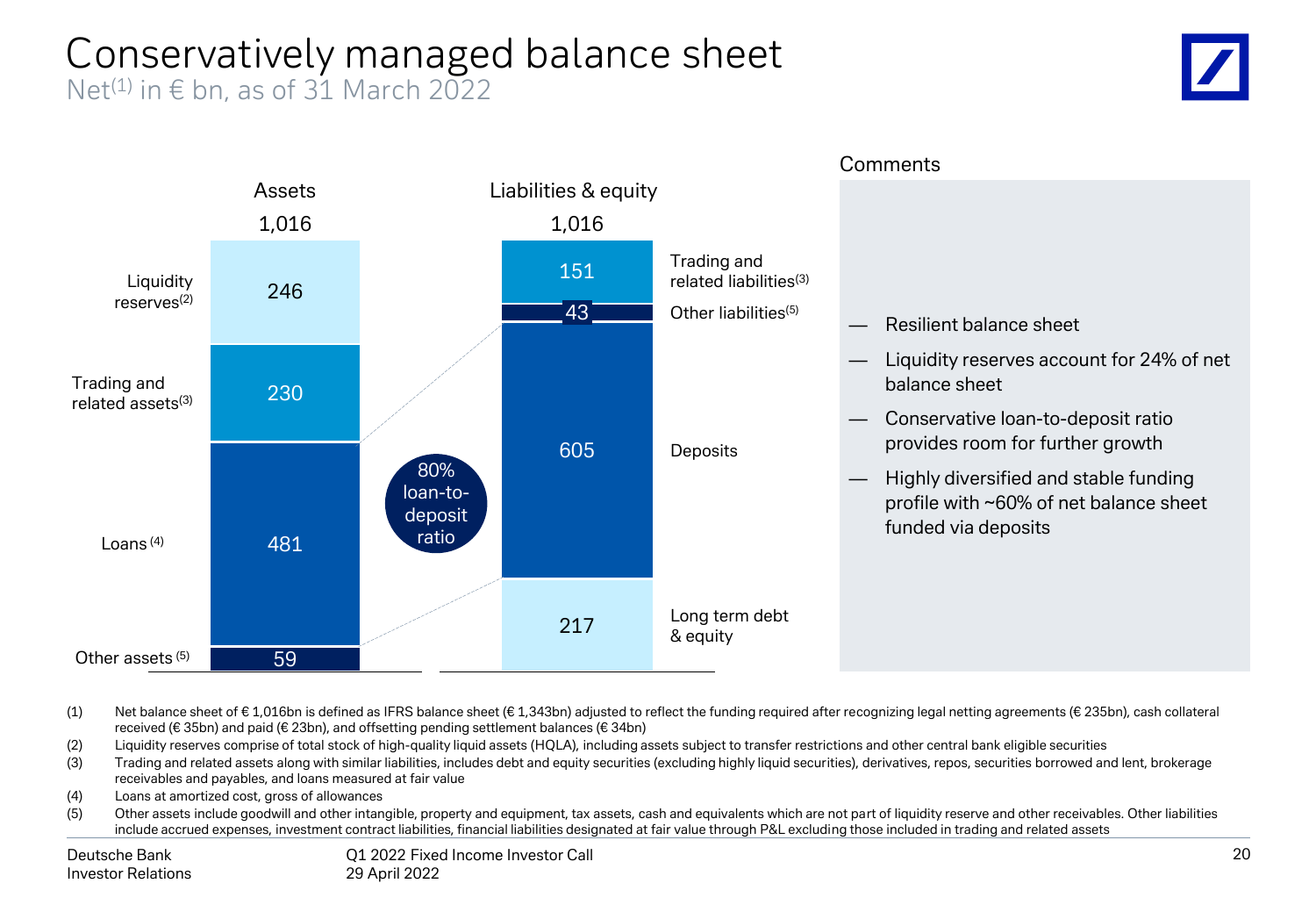### Current ratings As of 29 April 2022

|                                                                                                                        | Moody's Investors<br><b>Services</b> | <b>S&amp;P</b> Global<br>Ratings | <b>Fitch Ratings</b> | <b>DBRS</b>   |
|------------------------------------------------------------------------------------------------------------------------|--------------------------------------|----------------------------------|----------------------|---------------|
| Counterparty obligations (e.g.<br>deposits / structured notes /<br>derivatives / swaps / trade finance<br>obligations) | A2                                   | $A-(1)$                          | $A -$                | A (high)      |
| <b>Senior</b><br>Preferred <sup>(2)</sup><br>Long-<br>term<br>unse-                                                    | A2                                   | $A -$                            | $A -$                | A (low)       |
| Non-preferred<br>cured                                                                                                 | Baa2                                 | BBB-                             | BBB+                 | BBB (high)    |
| Tier 2                                                                                                                 | Ba1                                  | BB+                              | BBB-                 |               |
| <b>Additional Tier 1</b>                                                                                               | Ba3                                  | BB-                              | <b>BB</b>            |               |
| Short-term                                                                                                             | $P-1$                                | $A-2$                            | F <sub>2</sub>       | $R-1$ (low)   |
| <b>Outlook</b>                                                                                                         | <b>Positive</b>                      | <b>Stable</b>                    | <b>Positive</b>      | <b>Stable</b> |

(1) The Issuer Credit Rating (ICR) is S&P's view on an obligor's overall creditworthiness. It does not apply to any specific financial obligation, as it does not take into account the nature of and provisions of the obligation, its standing in bankruptcy or liquidation, statutory preferences, or the legality and enforceability of the obligation

(2) Defined as senior unsecured debt rating at Moody's and S&P, as preferred senior debt rating at Fitch and as senior debt at DBRS

Deutsche Bank Investor Relations Q1 2022 Fixed Income Investor Call 29 April 2022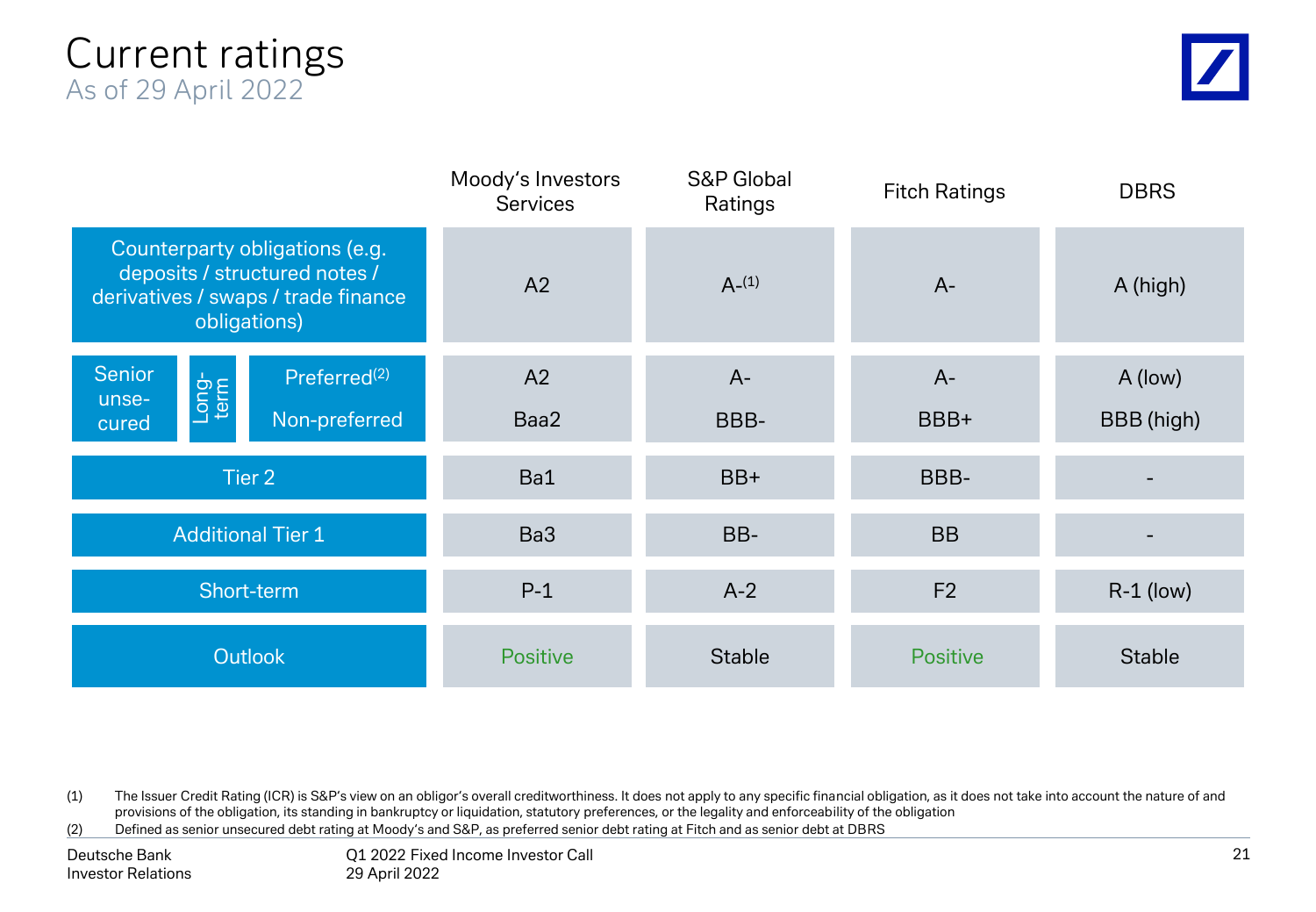## Additional Tier 1 instruments outstanding



| <b>Issuer</b>           | ISIN         | Current<br>coupon | Nominal<br>outstanding | Original<br>issuance<br>date | Next call<br>date | Subsequent call period |  |  |  |
|-------------------------|--------------|-------------------|------------------------|------------------------------|-------------------|------------------------|--|--|--|
| Deutsche Bank Frankfurt | US251525AN16 | 7.500%            | \$1500m                | 21 Nov 14                    | 30 Apr 25         | Every 5 years          |  |  |  |
| Deutsche Bank Frankfurt | XS1071551474 | 4.789%            | \$1250m                | 27 May 14                    | 30 Apr 25         | Every 5 years          |  |  |  |
| Deutsche Bank Frankfurt | US251525AX97 | 6.000%            | \$1250m                | 14 Feb 20                    | 30 Oct 25         | Annuallv               |  |  |  |
| Deutsche Bank Frankfurt | XS1071551391 | 7.125%            | ቶ 650m                 | 27 May 14                    | 30 Apr 26         | Every 5 years          |  |  |  |
| Deutsche Bank Frankfurt | DE000DL19V55 | 4.500%            | £1250m                 | 23 Nov 21                    | 30 Nov 26         | Annuallv               |  |  |  |
| Deutsche Bank Frankfurt | DE000DL19VZ9 | 4625%             | £1250m                 | 12 May 21                    | 30 Oct 27         | Annuallv               |  |  |  |
| Deutsche Bank Frankfurt | DE000DL19WG7 | 6 750%            | € 750 $m$              | 04 Apr 22                    | 30 Oct 28         | Annually               |  |  |  |
|                         |              |                   |                        |                              |                   |                        |  |  |  |

Note: Additional information is available on the Deutsche Bank Investor Relations website (creditor information section)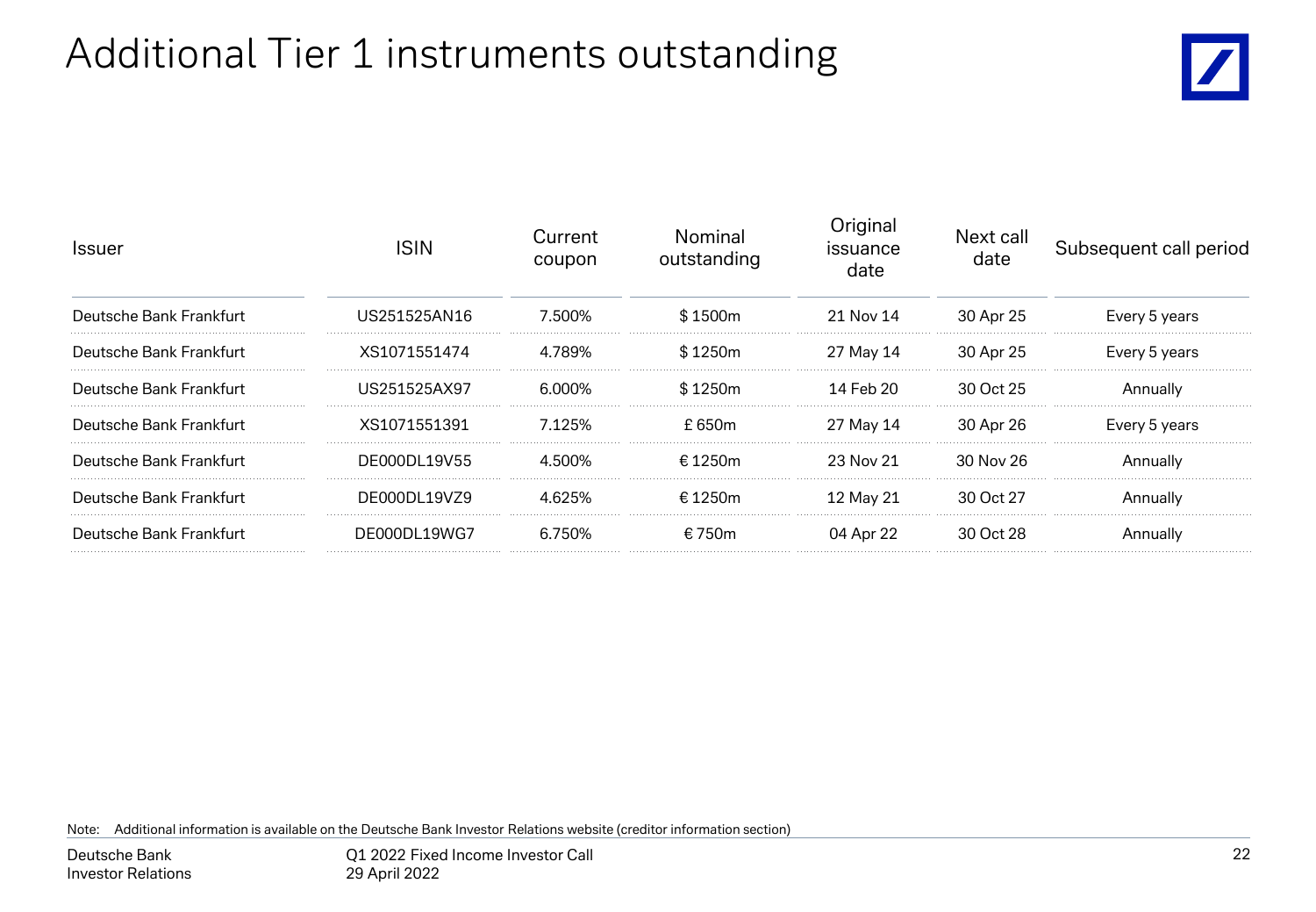## Additional funding disclosure

Capital markets issuance outstanding, in € bn, Q1 2022





Note: Numbers may not add up due to rounding Excludes € 750m AT1 issued on 28 March which settled on 4 April but includes € 1,750m AT1 called on 28 January which settles on 30 April

Deutsche Bank Investor Relations

Q1 2022 Fixed Income Investor Call 29 April 2022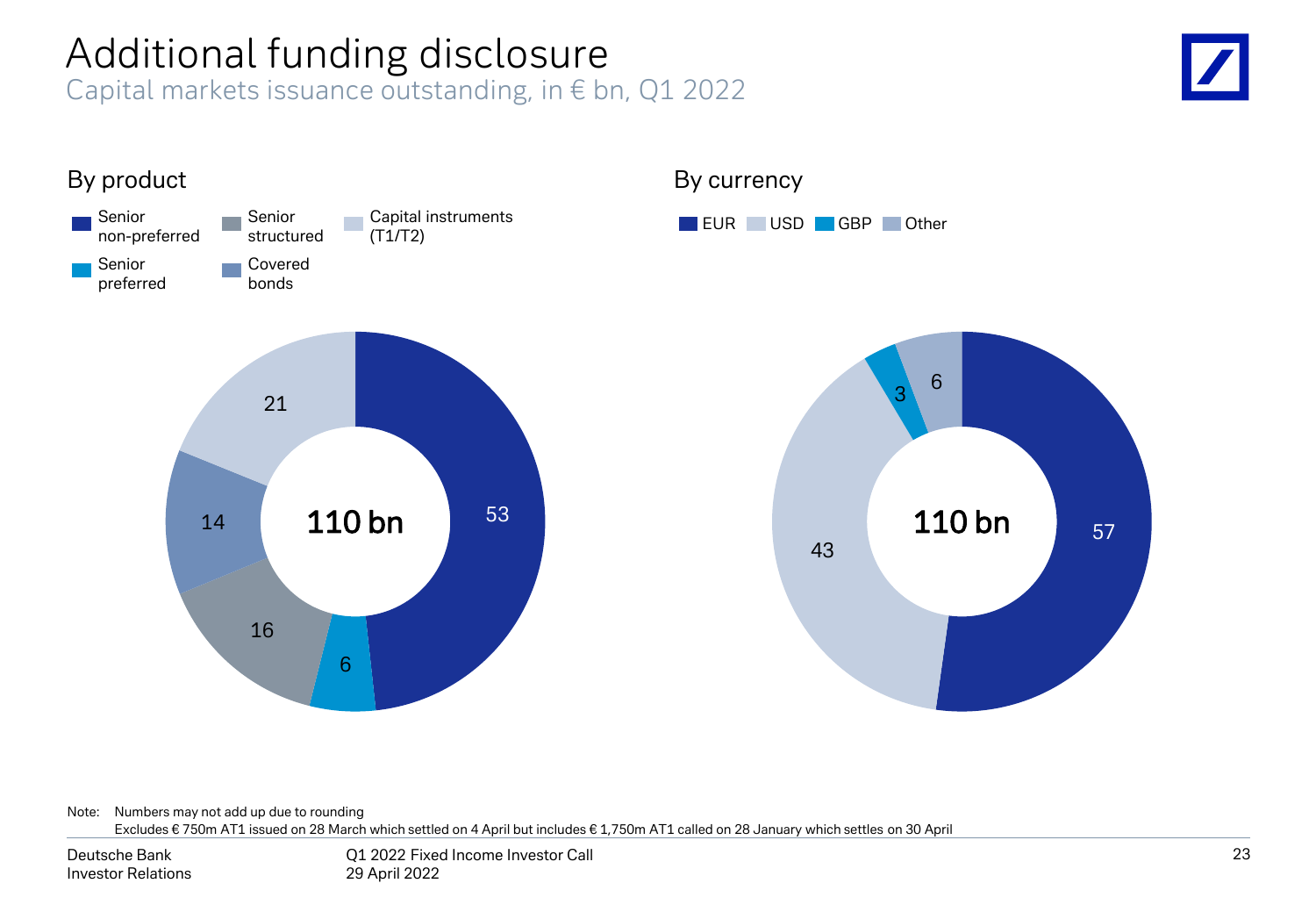## Net interest income sensitivity

Hypothetical +100bps parallel shift impact, in  $\epsilon$  bn





Note: Estimates are based on a static balance sheet, excluding trading positions and at constant exchange rates. The parallel yield curve shift by +100 basis points assumes an immediate increase of all interest rate tenors and no additional management action. Figures do not include Mark-to-Market / Other Comprehensive Income effects on centrally managed positions not eligible for hedge accounting. Unchanged rates impact estimated as delta between annualized last quarter's NII and first and second 12 months' NII forecast under unchanged interest rates respectively

Deutsche Bank Investor Relations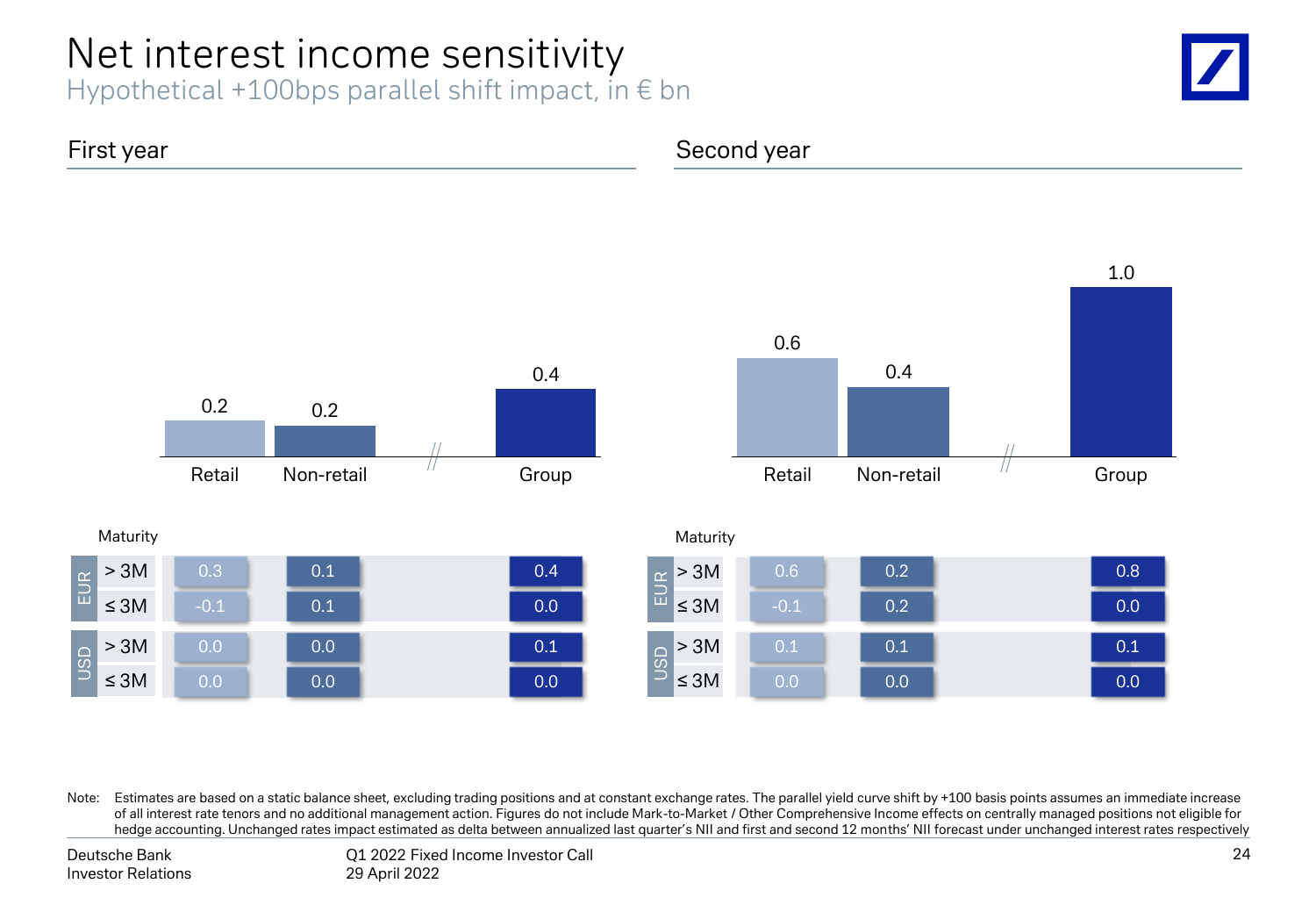## Provision for credit losses

In  $\epsilon$  m, unless stated otherwise



### **Comments**

- Moderate quarter-on-quarter increase driven by war in Ukraine
- Elevated Stage 1+2 provisions relate to Russian exposure migration and additional overlays to reflect macroeconomic uncertainties
- Stage 3 provisions in Corporate Bank predominantly driven by a few impairments on Russian and Ukrainian clients, offset by releases in Investment Bank. Private Bank benefitted from model recalibrations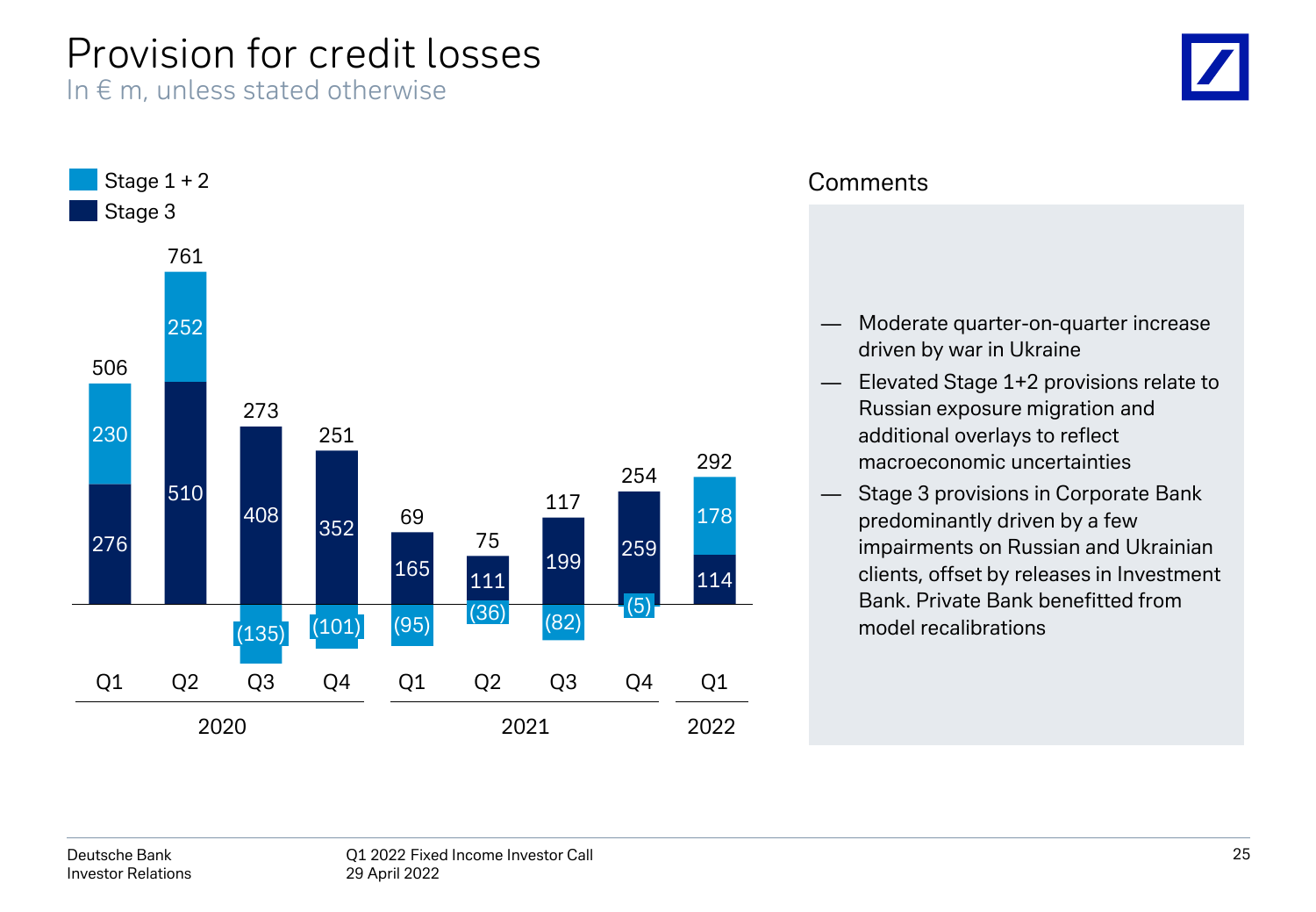## Leverage exposure and risk weighted assets

CRD4, fully loaded, in € bn, period end





(1) Excludes any derivatives related market risk RWA, which have been fully allocated to non-derivatives trading assets

(2) Includes contingent liabilities

(3) Excludes € 99bn for Q4 2021 and € 83bn for Q1 2022 of certain central bank balances in line with the ECB's decision for Euro Area banks under its supervision dated 18 June 2021

Deutsche Bank Investor Relations Q1 2022 Fixed Income Investor Call 29 April 2022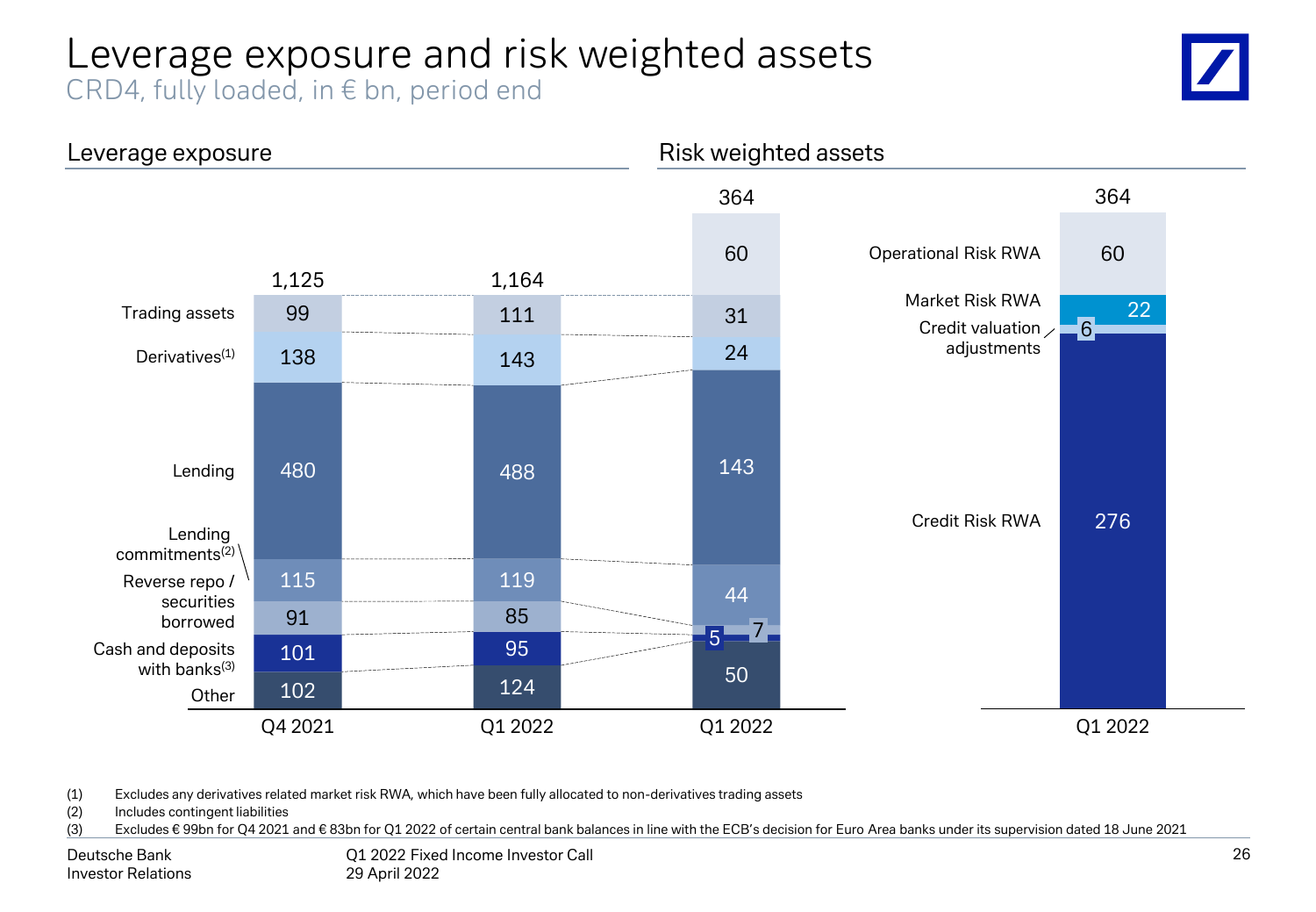### Litigation update In € bn, period end

### Litigation provisions<sup>(1)</sup>



### Contingent liabilities<sup>(1)</sup>



#### **Comments**

- ― Provisions remained stable quarter on quarter
- Contingent liabilities remained stable quarter on quarter. Contingent liabilities include possible obligations where an estimate can be made and outflow is more than remote, but less than probable

Note: Figures reflect current status of individual matters and provisions. Litigation provisions and contingent liabilities are subject to potential further developments

(1) Includes civil litigation and regulatory enforcement matters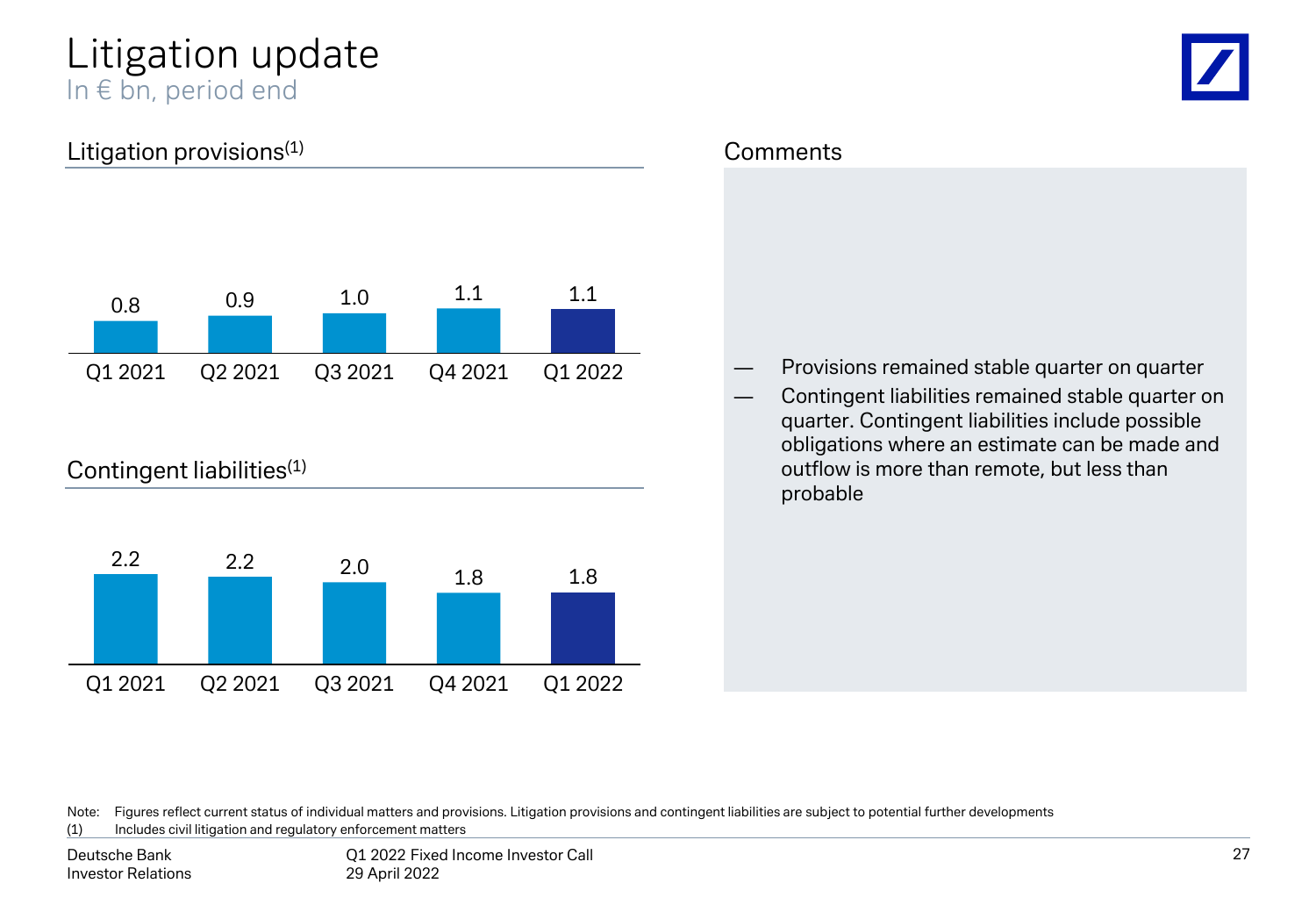## Sustainability at Deutsche Bank

### Q1 2022 highlights



| Our key focus areas                                  | Recent achievements                                                                                                                                                                                                                                                                                                                                                                                                                                                                                                                                                                                                                                                                                                                                                                                                                |
|------------------------------------------------------|------------------------------------------------------------------------------------------------------------------------------------------------------------------------------------------------------------------------------------------------------------------------------------------------------------------------------------------------------------------------------------------------------------------------------------------------------------------------------------------------------------------------------------------------------------------------------------------------------------------------------------------------------------------------------------------------------------------------------------------------------------------------------------------------------------------------------------|
| Sustainable<br>Finance                               | - Increase of cumulative volumes in sustainable financing and investment to $\epsilon$ 177bn <sup>(1)</sup> , with significant growth in all businesses<br>- As announced on IDD, DB plans to generate € 500bn in sustainable financing and investment cumulatively by the end of 2025<br>- Issued a $\epsilon$ 1bn inaugural green bond with the DNB Bank                                                                                                                                                                                                                                                                                                                                                                                                                                                                         |
| Policies &<br>Commitments                            | - Published the carbon footprint of our corporate loan portfolio<br>- Signed a memorandum of understanding with the Development Guarantee Group to tackle the climate financing gap for<br>developing countries                                                                                                                                                                                                                                                                                                                                                                                                                                                                                                                                                                                                                    |
| People & Own<br>Operations                           | - Received 91% of own global electricity from renewable sources, exceeding 2021 target by 14%<br>- Reduced total energy consumption by $19\%^{(2)}$<br>- Held the Day of Understanding in the USA, with over 2,000 participants to raise awareness and reflect on inclusion, equity and<br>diversity                                                                                                                                                                                                                                                                                                                                                                                                                                                                                                                               |
| Thought<br>Leadership &<br>Stakeholder<br>Engagement | - Started a campaign to support Ukraine including a donation $\epsilon$ 1m by DB and $\epsilon$ 520k from employee donation campaigns as well as<br>additional support e.g. collection of food, physically helping to organize shipments and care for families<br>Volunteers from the bank's Technology, Data and Innovation division supported JobAidUkraine, a free-to-use website that matches<br>$-$<br>jobs from partnering companies with Ukrainian refugees. Deutsche Bank was one of the first companies to publish open roles<br>Joined the Human Rights Campaign's Business Statement Opposing Anti-LGBTQI State Legislation in the U.S.<br>$\overline{\phantom{a}}$<br>- Published paper on "biodiversity - a new playing field for ESG" in March 2022<br>- Hosted second dbAccess Global DB ESG conference in February |

#### We support all the major international standards and guidelines:



- (1) Cumulative sustainable financing and investing volumes since 2020, as of 31 March 2022. Defined in Deutsche Bank's Sustainable Finance Framework, which is published on our website. Given the cumulative definition of our target, in cases where validation against the Framework cannot be completed in the reporting quarter, volumes may be disclosed in the subsequent quarters after the validation completion
- (2) Energy consumption in comparison to 2019, partly related to COVID-caused reduction in office occupancy (COVID-adjusted energy reduction estimated at 12%)

Deutsche Bank Investor Relations Q1 2022 Fixed Income Investor Call 29 April 2022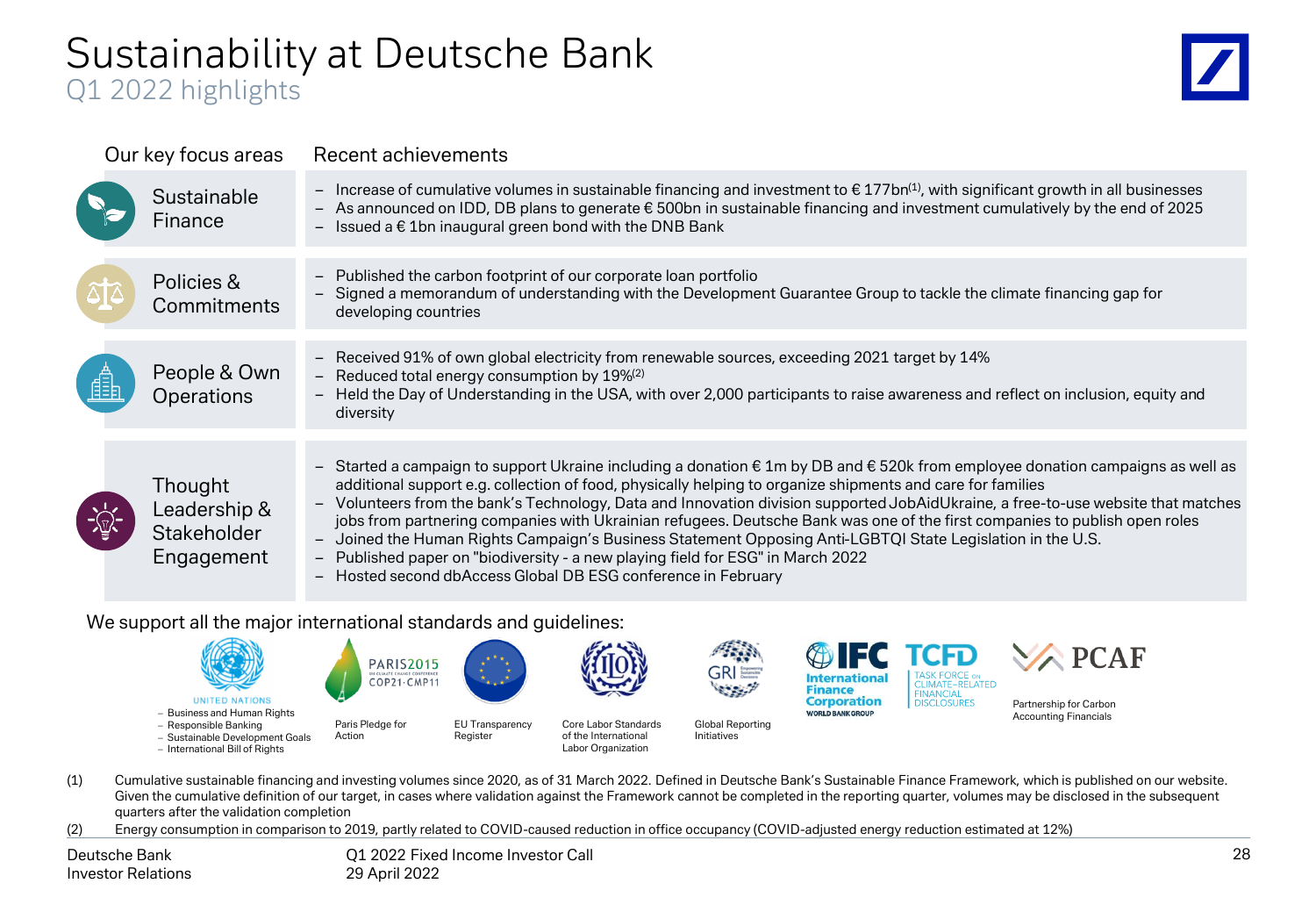### Sustainability strategy well on track In € bn, cumulative since 2020

### Sustainable Finance(1) volumes vs. target



### Reported volumes by business and product type





### Key achievements in Q1 2022

- Sustainable Finance: Cumulative volumes increase by € 20bn in Q1, as DB continues to support clients with ESG financing and investments
- Policies & Commitments: Published carbon footprint for own corporate loan portfolio; signed a memorandum of understanding with Development Guarantee Group to address climate financing gap for developing countries
- People & Own Operations: Own energy consumption significantly reduced by 19%(2); actions in US to support inclusion, equity and diversity

Thought Leadership & Stakeholder Engagement: Support for Ukrainian refugees via JobAidUkraine platform; hosted Global DB ESG conference; International Private Bank published paper on biodiversity

(1) Sustainable financing and investment activities as defined in Deutsche Bank's Sustainable Finance Framework, which is published on our website. Given the cumulative definition of our target, in cases where validation against the Framework cannot be completed in the reporting quarter, volumes may be disclosed in the subsequent quarters after validation completion (2) Energy consumption in comparison to 2019, partly related to COVID-caused reduction in office occupancy (COVID-adjusted energy reduction estimated at 12%)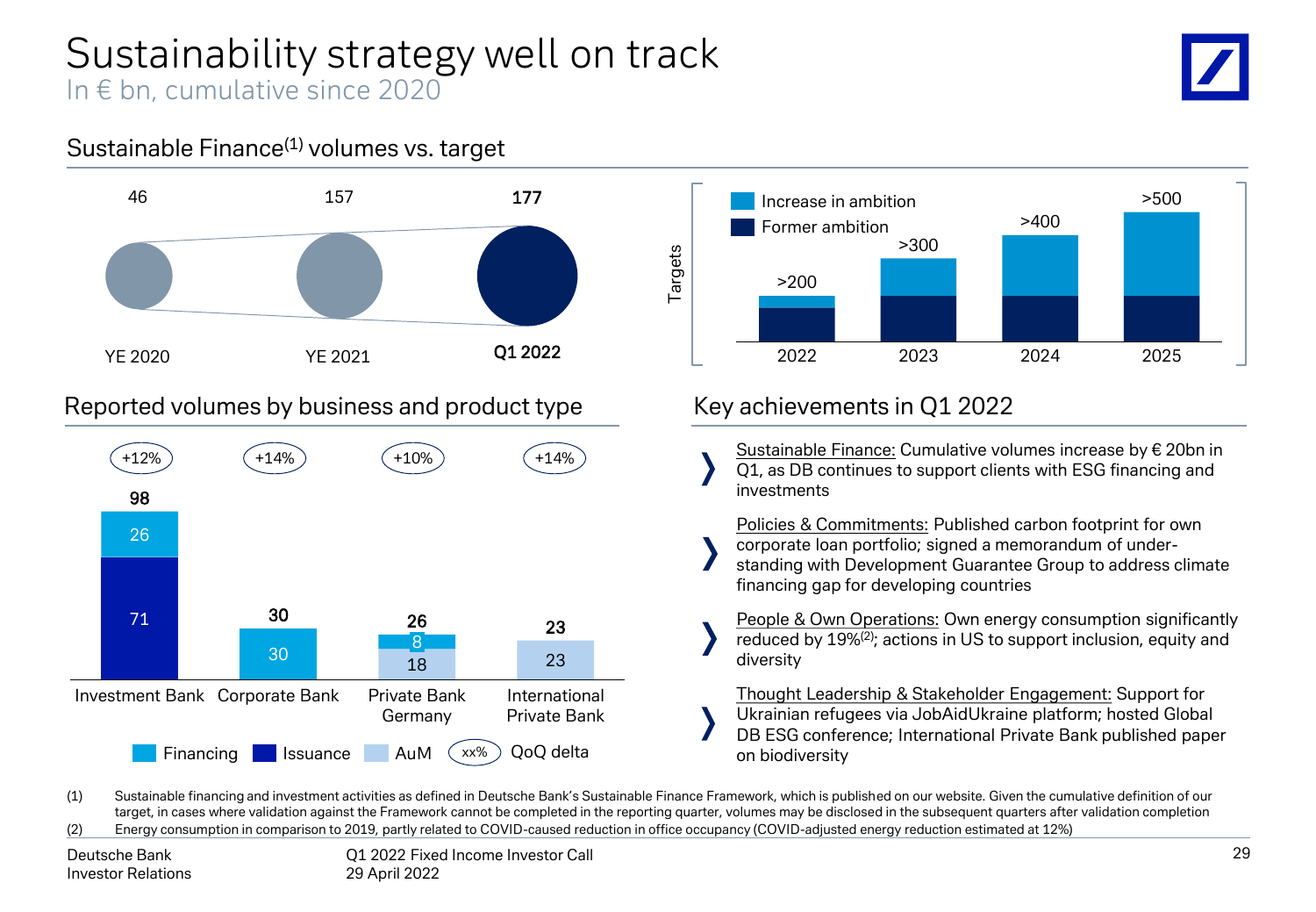## Deutsche Bank's performance in leading ESG Ratings

Overview of core ESG Ratings as of 31<sup>st</sup> March 2022



| <b>Rating Agency</b>                | <b>ESG Rating Criteria (Weighting)</b>                                                                                                                                                                                   | <b>Score Range</b><br>(best to<br>worst)         | Rating<br><b>Score DB</b>            | <b>Rating Development</b>   |
|-------------------------------------|--------------------------------------------------------------------------------------------------------------------------------------------------------------------------------------------------------------------------|--------------------------------------------------|--------------------------------------|-----------------------------|
| <b>MSCI</b>                         | • Environment (15%)<br>• Social (50%)<br>Governance (35)                                                                                                                                                                 | AAA to CCC                                       | A                                    | Stable at A                 |
| <b>SUSTAINALYTICS</b>               | • Corporate Governance (13.1 %)<br>• ESG Integration-Financials (7.8%)<br>• Business Ethics (40.1%)<br>• Human Capital (6.7%)<br>• Data Privacy & Security (15.7%)<br>Resilience (7.9%)<br>• Product Governance (8.8%)   | 0 to 100;<br>Negligible to<br><b>Severe Risk</b> | 27.4<br><b>Medium</b><br><b>Risk</b> | Stable at "Medium Risk"     |
| <b>ISS ESG</b>                      | • Staff and Suppliers (15%)<br>• Environmental Management (5%)<br>• Society & Product Responsibility (25%) • Products & Services (42.5%)<br>• Corporate Governance & Business<br>• Eco-efficiency (2.5%)<br>Ethics (10%) | $A+$ to $D-$                                     | $\mathbf C$                          | Stable at C / Prime Status  |
| S&P Global<br>Sustainable 1         | • Environment (13%)<br>• Social (32%)<br>• Governance & Economic (55%)                                                                                                                                                   | 100 to 0                                         | 60                                   | Stable score at 60          |
| <b>N</b> CDP                        | • Criteria related to climate change topics                                                                                                                                                                              | A to D-                                          | B                                    | Stable total CDP Score of B |
| <b>ESG</b><br><b>Index Listings</b> | Dow Jones Sustainability Index Europe, FTSE4Good Index (World, Eurozone), MSCI Sustainability Index                                                                                                                      |                                                  |                                      |                             |
| بالمتحال والمحديدات                 | $0.1.2022$ Fired lasses lausates $0.1$                                                                                                                                                                                   |                                                  |                                      | 20                          |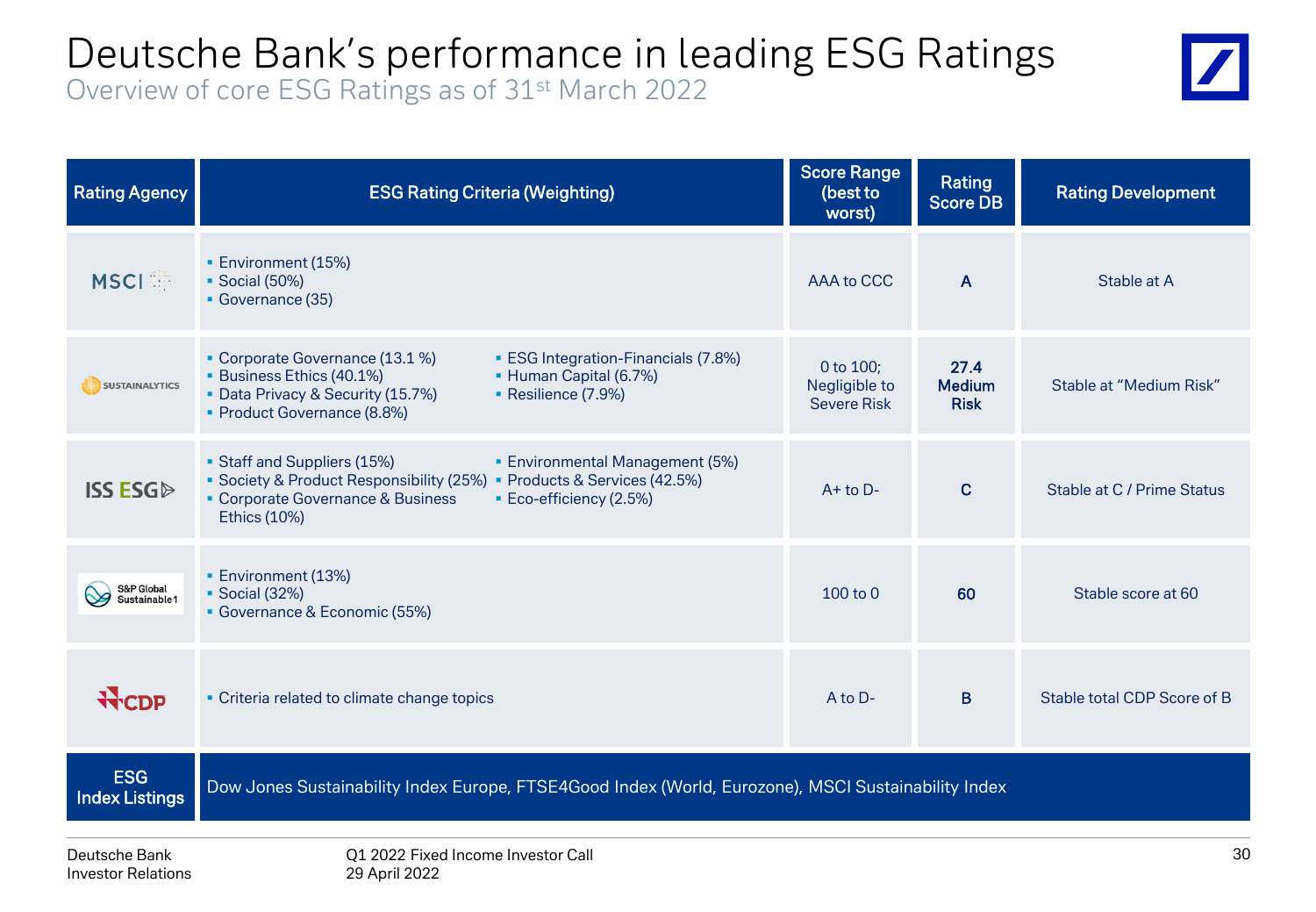## Simplified legal entity structure



- This chart shows a selection of DB's material operating entities that, together with DB's global branch network, account for 90% of the group's consolidated revenues
- Deutsche Bank AG has established branch presences across Germany and in international locations such as inter alia New York, London, Singapore and Hong Kong
- As the Group's parent entity, Deutsche Bank AG is the direct or indirect holding company for the Group's subsidiaries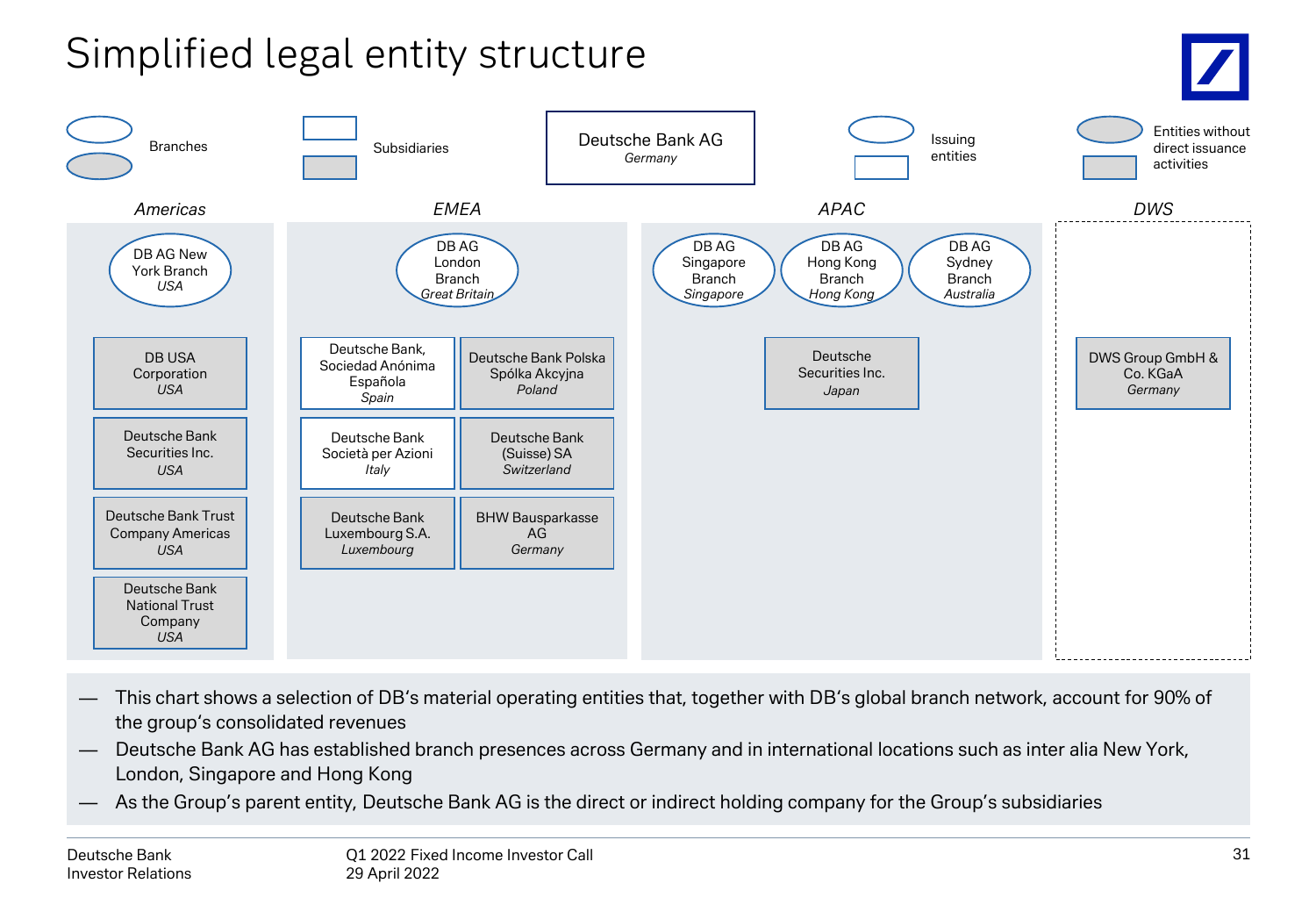## Definition of adjustments



| <b>Revenues</b><br>excluding specific<br>items                        | Revenues excluding specific items are calculated by adjusting net revenues under IFRS for specific revenue items which<br>generally fall outside the usual nature or scope of the business and are likely to distort an accurate assessment of the<br>divisional operating performance. Excluded items are Debt Valuation Adjustment (DVA) and material transactions or<br>events that are either one-off in nature or belong to a portfolio of connected transactions or events where the P&L impact<br>is limited to a specific period of time as shown on slide 33                                      |
|-----------------------------------------------------------------------|------------------------------------------------------------------------------------------------------------------------------------------------------------------------------------------------------------------------------------------------------------------------------------------------------------------------------------------------------------------------------------------------------------------------------------------------------------------------------------------------------------------------------------------------------------------------------------------------------------|
| Adjusted costs                                                        | Adjusted costs are calculated by deducting (i) impairment of goodwill and other intangible assets, (ii) net litigation<br>charges and (iii) restructuring and severance (in total referred to as nonoperating costs) from noninterest expenses under<br>IFRS as shown on slide 33                                                                                                                                                                                                                                                                                                                          |
| Transformation<br>charges                                             | Transformation charges are costs, included in adjusted costs, that are directly related to Deutsche Bank's transformation<br>as a result of the strategy announced on 7 July 2019 and certain costs related to incremental or accelerated decisions<br>driven by the changes in our expected operations due to the COVID-19 pandemic. Such charges include the<br>transformation-related impairment of software and real estate, the accelerated software amortization and other<br>transformation charges like onerous contract provisions or legal and consulting fees related to the strategy execution |
| Expenses eligible<br>for reimbursement<br>related to Prime<br>Finance | BNP Paribas and Deutsche Bank signed a master transaction agreement to provide continuity of service to Deutsche<br>Bank's Prime Finance and Electronic Equities clients. Under the agreement Deutsche Bank operated the platform until<br>clients could be migrated to BNP Paribas by the end of 2021. Expenses of the transferred business were eligible for<br>reimbursement by BNP Paribas                                                                                                                                                                                                             |
| Operating leverage                                                    | Operating leverage is calculated as the difference between year-on-year change in percentages of reported net revenues<br>and year on year change in percentages of reported noninterest expenses                                                                                                                                                                                                                                                                                                                                                                                                          |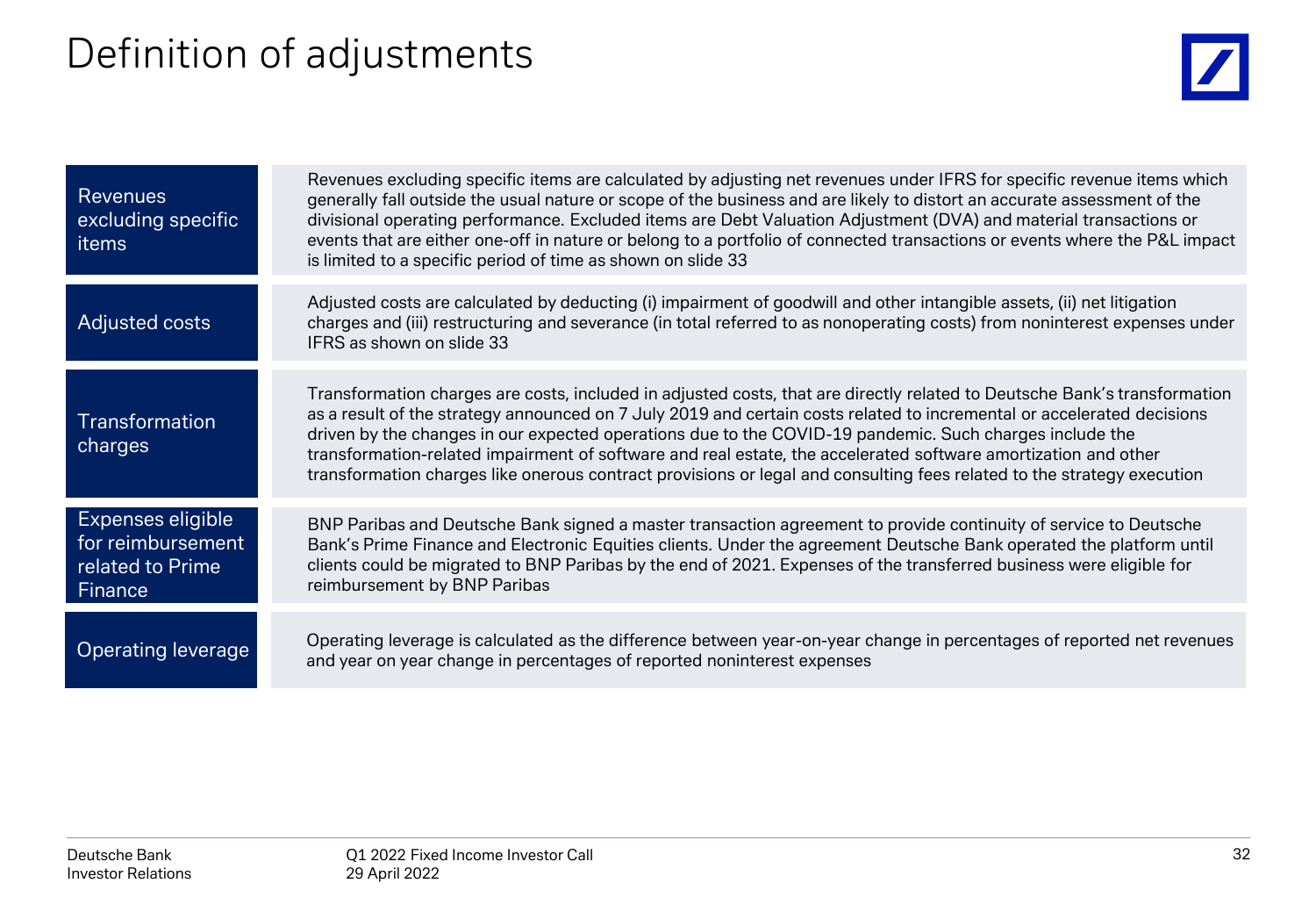## Specific revenue items and adjusted costs – Q1 2022 In € m



|                                                                          |                                                       | Q1 2022       |                |                   |     |              |                    |              | Q1 2021                          |           |       |                   |     |             |       |                          | Q4 2021                          |                |             |               |         |                |              |                |                                  |
|--------------------------------------------------------------------------|-------------------------------------------------------|---------------|----------------|-------------------|-----|--------------|--------------------|--------------|----------------------------------|-----------|-------|-------------------|-----|-------------|-------|--------------------------|----------------------------------|----------------|-------------|---------------|---------|----------------|--------------|----------------|----------------------------------|
|                                                                          |                                                       | CB            | IB             | PB                |     | AM C&O       |                    |              | Core CRU Group<br>Bank CRU Group | CB        | IB    | PB                |     | AM C&O      |       |                          | Core CRU Group<br>Bank CRU Group | CB             | IB          | PB            | AM      | <b>C&amp;O</b> | Core<br>Bank |                | CRU Group                        |
|                                                                          | Revenues                                              | 1,461         | 3.322          |                   | 682 | (353)        | 7,333              | (5)          | 7,328                            | 1,313     | 3,097 | 2.178             | 637 | (73)        | 7.152 | 81                       | 7,233                            | 1,352          | 1,913       | 2.040         | 789     | (199)          | 5,895        | 5 <sup>5</sup> | 5,900                            |
| Specific<br>$\overline{\bullet}$                                         | DVA - IB Other / CRU                                  |               | (8)            |                   |     |              | (8)                | (2)          | (10)                             |           | (15)  |                   |     |             | (15)  | 2                        | (13)                             |                | 8           |               |         |                | 8            | $\mathbf{1}$   | $\overline{9}$                   |
| E                                                                        | Sal. Oppenheim workout - IPB                          |               |                |                   |     |              |                    |              |                                  |           |       | 24                |     |             | 24    | $\overline{\phantom{a}}$ | 24                               |                |             | 3             |         |                | 3            |                | $\overline{3}$                   |
|                                                                          | Revenues ex specific items                            | 1,461         |                | 3,330 2,213       | 682 | (353)        | ,333               | (3)          | ',330                            | L.313     |       | 3.112 2.153       | 637 | (73)        | L42   | 79                       |                                  | L,352          | 1,905       | 12.037        | 789     | (199)          |              |                | 5,888                            |
|                                                                          |                                                       |               |                |                   |     | Q1 2022      |                    |              |                                  |           |       |                   |     | Q1 2021     |       |                          |                                  |                |             |               | Q4 2021 |                |              |                |                                  |
|                                                                          |                                                       | CB            | <b>IB</b>      | PB                |     | AM C&O       |                    |              | Core CRU Group<br>Bank CRU Group | CB        | IB    | PB                |     | AM C&O      |       |                          | Core CRU Group<br>Bank CRU Group | CB             | <b>IB</b>   | PB            |         | AM C&O         |              |                | Core CRU Group<br>Bank CRU Group |
|                                                                          | Noninterest expenses                                  | 1.022         | 1.776          | -700              | 421 | 120          | 5,040              | 337          | 5,377                            | $1.100\,$ | 1,607 | 1.808             | 405 | 156         | 5,076 | 498                      | 5,574                            | 1,077          | .534        | .952          | 452     | 185            | 5,200        | 363            | 5,564                            |
| Nonoperating                                                             | Impairment of goodwill and other<br>intangible assets |               |                |                   |     |              |                    |              |                                  |           |       |                   |     |             |       |                          |                                  | $\overline{2}$ |             |               |         |                | 2            |                | $\overline{2}$                   |
| costs                                                                    | Litigation charges, net                               | (0)           | $\overline{2}$ | 3                 | (0) | $\mathbf 0$  |                    | 21           | 26                               | (0)       | 12    | $\mathbf{1}$      |     | $\mathbf 0$ | 14    | 64                       | 78                               | (1)            | 63          | (3)           |         | (10)           | 49           | 106            | 155                              |
|                                                                          | Restructuring & severance                             | 3             | 3              | (42)              | 1   | $\mathbf{1}$ | (34)               | $\mathbf{1}$ | (33)                             | 25        | 7     | 11                | 6   | 8           | 57    | 0                        | 58                               | 59             | 46          | 134           | 11      | $\mathbf{1}$   | 250          | $\mathbf{1}$   | 251                              |
|                                                                          | Adjusted costs                                        | $1,019$ 1,771 |                | 11.740            | 420 | 119          | $\overline{5,069}$ | 315          | 5,385                            | L.076     | 1,588 | 1,795             | 400 | 147         | 5,005 | 433                      | 5,439                            |                | 1,018 1,425 | 1.822         | 440     | 195            | 4,899        | 256            | 5,155                            |
|                                                                          | Transformation charges <sup>(1)</sup>                 |               |                | 34                |     |              | 38                 |              | 38                               | 11        | 13    | 36                | 1   | 43          | 104   | 12                       | 116                              | 23             | 23          | 80            |         | 59             | 185          | 19             | 204                              |
| charges                                                                  | Adjusted costs ex transformation                      |               |                | 1,015 1,771 1,706 | 420 | 119          | 5,031              | 315          | 5,346                            |           |       | 1,064 1,574 1,759 | 399 | 104         | 4,901 | 422                      | 5,322                            | 995            |             | $1,402$ 1,742 | 439     | 136            | 4,714        | 237            | 4,951                            |
|                                                                          | <b>Bank levies</b>                                    |               |                |                   |     |              |                    |              | 730                              |           |       |                   |     |             |       |                          | 571                              |                |             |               |         |                |              |                | $\mathbf{3}$                     |
|                                                                          | Prime Finance <sup>(2)</sup>                          |               |                |                   |     |              |                    |              |                                  |           |       |                   |     |             |       |                          | 77                               |                |             |               |         |                |              |                | 70                               |
| Adjusted costs ex bank levies,<br>transformation charges & Prime Finance |                                                       |               |                |                   |     |              |                    |              | 4.616                            |           |       |                   |     |             |       |                          | 4.674                            |                |             |               |         |                |              |                | 4,878                            |

(1) Defined on slide 32

(2) Expenses eligible for reimbursement related to Prime Finance. Defined on slide 32

Deutsche Bank Investor Relations